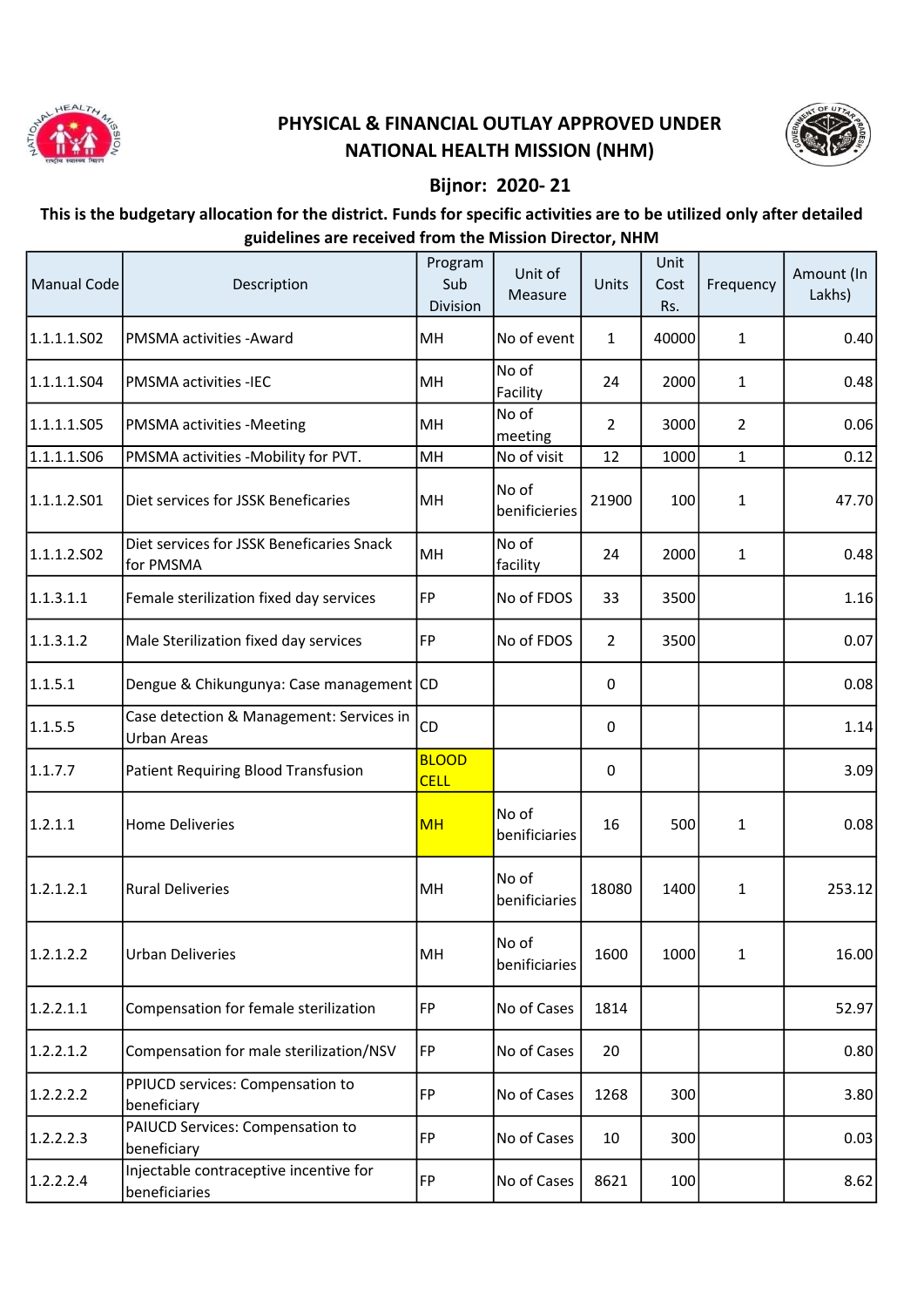| <b>Manual Code</b> | Description                                                                                 | Program<br>Sub<br>Division | Unit of<br>Measure     | Units          | Unit<br>Cost<br>Rs. | Frequency    | Amount (In<br>Lakhs) |
|--------------------|---------------------------------------------------------------------------------------------|----------------------------|------------------------|----------------|---------------------|--------------|----------------------|
| 1.2.3.2            | TB Patient Nutritional Support under<br>Nikshay Poshan Yojana                               | <b>CD</b>                  |                        | 0              |                     |              | 233.77               |
| 1.3.1.1            | SNCU                                                                                        | <b>CH</b>                  | No of<br>Facility      | $\mathbf{1}$   |                     |              | 7.00                 |
| 1.3.1.2            | <b>NBSU</b>                                                                                 | СH                         | No of<br>Facility      | $\mathbf{1}$   | 5000                | 12           | 0.60                 |
| 1.3.1.4            | <b>NRCs</b>                                                                                 | <b>CH</b>                  | No of<br>Facility      | $\mathbf{1}$   |                     |              | 7.80                 |
| 1.3.1.6            | AH/RKSK Clinics                                                                             | <b>RKSK</b>                |                        | $\overline{2}$ |                     |              | 0.32                 |
| 1.3.1.7.502        | Phone and Internet Charges for DEIC<br>Manager                                              | <b>RBSK</b>                | no of DEIC<br>managers | $\pmb{0}$      | 2000                | 1            | 0.02                 |
| 1.3.1.8            | <b>District NCD Clinic</b>                                                                  |                            |                        | $\mathbf 0$    |                     |              | 1.00                 |
| 1.3.1.9            | CHC NCD Clinic: Mobility, Miscellaneous &<br>Contingencies                                  | <b>NCD</b>                 |                        | $\pmb{0}$      |                     |              | 11.00                |
| 1.3.2.4            | Consumables for computer including<br>provision for internet access for<br>strengthening RI | RI                         | No.                    | 0              | 1000                | 12           | 0.12                 |
| 1.3.2.6.501        | <b>IMEP Services- BMW- DH</b>                                                               | <b>IMEP</b>                |                        | 244            |                     |              | 18.70                |
| 1.3.2.6.502        | IMEP Services- BMW- CHC/BPHC                                                                | <b>IMEP</b>                |                        | 380            |                     |              | 29.13                |
| 1.3.2.6.S03        | IMEP Services- BMW Block Level UPHC &<br>District Level UPHC                                | <b>IMEP</b>                |                        | 18             |                     |              | 1.38                 |
| 1.3.2.6.504        | IMEP Services - BMW-MCH Wing                                                                | <b>IMEP</b>                |                        | 100            |                     |              | 7.67                 |
| 1.3.2.6.506        | IMEP Services- Machnized Cleaning - DH                                                      | <b>IMEP</b>                |                        | 0              |                     |              | 81.48                |
| 1.3.2.6.S07        | IMEP Services- Machnized Cleaning - MCH<br>Wing (100 Bed)                                   | <b>IMEP</b>                |                        | $\mathbf{1}$   |                     |              | 35.53                |
| 1.3.2.6.508        | IMEP Services- Mannual Laundry-DH &<br>MCH Wing (100 Bed)                                   | <b>IMEP</b>                |                        | 0              |                     |              | 20.64                |
| 1.3.2.6.510        | <b>IMEP Services- Cleaning - CHC/BPHC</b>                                                   | <b>IMEP</b>                |                        | 380            |                     |              | 25.00                |
| 1.3.2.6.513        | <b>IMEP Services-Cleaniness - Sub Centers</b>                                               | <b>IMEP</b>                |                        | 356            |                     |              | 21.36                |
| 1.3.2.6.515        | POL for generator-DH                                                                        | <b>IMEP</b>                |                        | $\pmb{0}$      |                     |              | 6.30                 |
| 1.3.2.6.516        | POL for generator -CHC and BPHC                                                             | <b>IMEP</b>                |                        | $\mathbf 0$    |                     |              | 17.33                |
| 2.2.1              | POL for Family Planning/Others                                                              | <b>FP</b>                  | No of FDOS             | 127            | 1000                |              | 1.27                 |
| 2.2.2              | Mobility & Communication support for AH<br>counsellors & RKSK Coordinators                  | <b>RKSK</b>                | No of<br>Councelor     | $\overline{2}$ | 1200                | 12           | 0.29                 |
| 2.2.3              | Mobility support for RBSK Mobile health<br>team                                             | <b>RBSK</b>                | No of<br>vehicles      | 22             | 33000               | 12           | 87.12                |
| 2.2.4              | Support for RBSK: CUG connection per<br>team and rental                                     | <b>RBSK</b>                | No of teams            | 22             | 200                 | 12           | 0.53                 |
| 2.3.1.1.2          | Monthly Village Health and Nutrition Days                                                   | RI                         | no of<br>sessions      | 5269           | 100                 | $\mathbf{1}$ | 5.27                 |
| 2.3.1.9            | Focus on slum & underserved areas in<br>urban areas/alternative vaccinator for<br>slums     | RI                         |                        | 48             |                     |              | 1.01                 |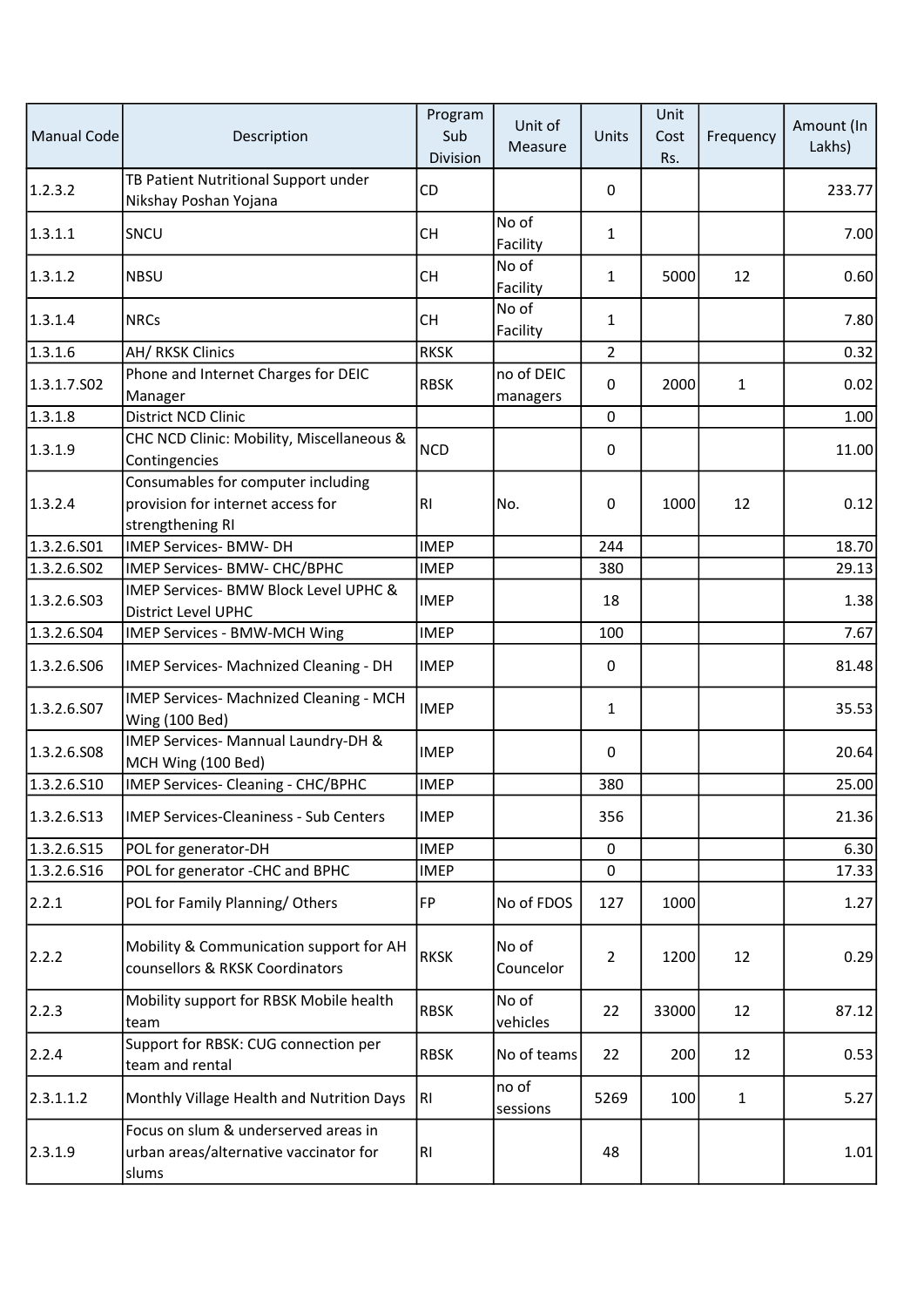| <b>Manual Code</b> | Description                                                                                                                                                                                      | Program<br>Sub<br>Division | Unit of<br>Measure                      | Units       | Unit<br>Cost<br>Rs. | Frequency    | Amount (In<br>Lakhs) |
|--------------------|--------------------------------------------------------------------------------------------------------------------------------------------------------------------------------------------------|----------------------------|-----------------------------------------|-------------|---------------------|--------------|----------------------|
| 2.3.1.10           | Mobility support for mobile health team/<br>TA/DA to vaccinators                                                                                                                                 | RI                         | No of<br>mobile<br>immunizati<br>on Van | 0           | 33000               |              | 5.94                 |
| 2.3.2.3            | DMHP: Targeted interventions at<br>community level Activities & interventions<br>targeted at schools, colleges, workplaces,<br>out of school adolescents, urban slums and<br>suicide prevention. | <b>NCD</b>                 |                                         | $\mathsf 0$ |                     |              | 6.00                 |
| 2.3.2.5            | Tobacco Cessation Centre (TCC): Weekly<br>FGD with the tobacco users                                                                                                                             | <b>NCD</b>                 |                                         | 0           |                     |              | 0.52                 |
| 2.3.3.2            | Screening and free spectacles to school<br>children                                                                                                                                              | <b>NCD</b>                 |                                         | 0           |                     |              | 6.46                 |
| 2.3.3.3            | Screening and free spectacles for near<br>work to Old Person                                                                                                                                     | <b>NCD</b>                 |                                         | 0           |                     |              | 6.46                 |
| 2.3.3.4.1          | Coverage of Public School                                                                                                                                                                        | <b>NCD</b>                 |                                         | 0           |                     |              | 0.67                 |
| 2.3.3.4.2          | Coverage of Pvt. School                                                                                                                                                                          | <b>NCD</b>                 |                                         | 0           |                     |              | 2.00                 |
| 2.3.3.4.3          | Coverage of Public School in other's school<br>programme                                                                                                                                         | <b>NCD</b>                 |                                         | 0           |                     |              | 1.33                 |
| 2.3.3.4.4          | Coverage of Pvt. School in other's school<br>programme                                                                                                                                           | <b>NCD</b>                 |                                         | 0           |                     |              | 1.00                 |
| 2.3.3.4.5          | Sensitization campaign for college students NCD                                                                                                                                                  |                            |                                         | 0           |                     |              | 2.00                 |
| 3.1.1.1.1          | JSY Incentive to ASHA                                                                                                                                                                            | <b>MH</b>                  | No of ASHA                              | 15200       | 600                 | $\mathbf{1}$ | 91.20                |
| 3.1.1.1.2          | ASHA incentive under MAA programme @<br>Rs 100 per ASHA for quarterly mother's<br>meeting                                                                                                        | <b>CH</b>                  | No of<br>meetings                       | 2244        | 100                 |              | 4.49                 |
| 3.1.1.1.3.501      | Incentive for Home Based Newborn Care<br>programme Rural                                                                                                                                         | <b>CH</b>                  | No of<br>newborn                        | 54413       | 250                 | $\mathbf{1}$ | 136.03               |
| 3.1.1.1.5          | Incentive for referral of SAM cases to NRC<br>and for follow up of discharge SAM<br>children from NRCs                                                                                           | <b>CH</b>                  | No of Child                             | 860         | 150                 | $\mathbf{1}$ | 0.26                 |
| 3.1.1.1.6          | Incentive for National Deworming Day for<br>mobilising out of school children                                                                                                                    | <b>RKSK</b>                | No of ASHA                              | 6514        | 100                 | 1            | 6.51                 |
| 3.1.1.1.7          | Incentive for IDCF for prophylactic<br>distribution of ORS to family with under-<br>five children.                                                                                               | <b>CH</b>                  | No of ASHA                              | 2244        | 100                 | $\mathbf{1}$ | 2.24                 |
| 3.1.1.1.9          | National Iron Plus Incentive for mobilizing<br>children and/or ensuring compliance and<br>reporting (6-59 months)                                                                                | <b>CH</b>                  | No of ASHA                              | 2244        | 50                  | 1            | 6.73                 |
| 3.1.1.1.11         | ASHA Incentive under Immunzation                                                                                                                                                                 | RI.                        | no of<br>children                       | 74940       | 225                 | $\mathbf{1}$ | 168.62               |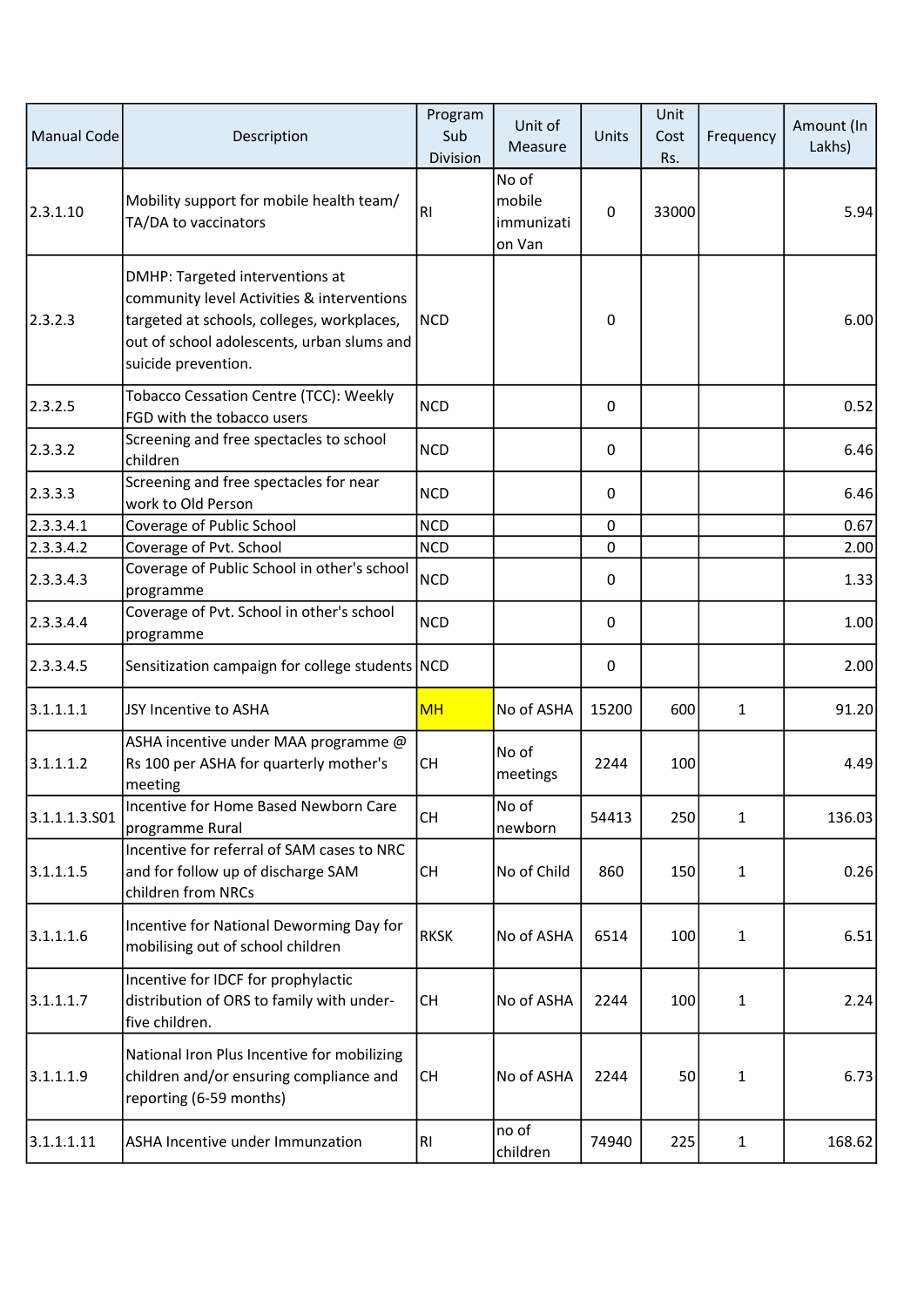| <b>Manual Code</b> | Description                                                                                                    | Program<br>Sub<br>Division | Unit of<br>Measure             | Units       | Unit<br>Cost<br>Rs. | Frequency    | Amount (In<br>Lakhs) |
|--------------------|----------------------------------------------------------------------------------------------------------------|----------------------------|--------------------------------|-------------|---------------------|--------------|----------------------|
| 3.1.1.1.12         | Incentive to ASHA for Quaterly Visit Under<br><b>HBYC</b> program                                              | <b>CH</b>                  | No of Child<br>/ 5 visits      | 16068       | 250                 | $\mathbf{1}$ | 40.17                |
| 3.1.1.1.13.503     | ASHA incentive for HRP identification and<br>follow up                                                         | <b>MH</b>                  | No of ASHA                     | 1750        | 300                 | $\mathbf{1}$ | 5.25                 |
| 3.1.1.2.1          | ASHA Incentives under Saas Bahu<br>Sammellan                                                                   | FP                         | No of Saas<br>Bahu<br>Sammelan | 1887        | 100                 |              | 1.89                 |
| 3.1.1.2.2          | ASHA Incentives under Nayi Pehl Kit                                                                            | <b>FP</b>                  | No of Nayi<br>Pahel Kit        | 8664        | 100                 |              | 8.66                 |
| 3.1.1.2.4          | ASHA PPIUCD incentive for accompanying<br>the client for PPIUCD insertion                                      | <b>FP</b>                  |                                | 1268        | 150                 |              | 1.90                 |
| 3.1.1.2.5          | ASHA PAIUCD incentive for accompanying<br>the client for PAIUCD insertion                                      | <b>FP</b>                  |                                | 106         | 150                 |              | 0.16                 |
| 3.1.1.2.6.S01      | ASHA incentive under ESB scheme for<br>promoting spacing of births between 02<br>children                      | <b>FP</b>                  | No of Clints                   | 2264        | 500                 |              | 11.32                |
|                    | ASHA incentive under ESB scheme for<br>3.1.1.2.6.S02   promoting spacing of 02 years after<br>marriage         | FP                         | No of Clints                   | 2264        | 500                 |              | 11.32                |
| 3.1.1.2.7          | ASHA incentive under ESB scheme for<br>promoting Adoption of Limiting Method<br>upto Two Children              | FP                         | No of Clints                   | 315         | 1000                |              | 3.15                 |
|                    | 3.1.1.2.9.S01 ASHA incentive for injectable contraceptive FP                                                   |                            | No of Cases                    | 6035        | 100                 |              | 6.03                 |
|                    | Reimbursement of travel expenses for<br>3.1.1.2.9.S02 accompanying a women to facility for<br>medical abortion | FP                         | No of Cases                    | 100         | 225                 |              | 0.23                 |
| 3.1.1.2.9.503      | Reimbursement of travel expenses for<br>accompanying a women to facility for<br>surgical abortion (MVA/EVA)    | <b>FP</b>                  | No of Cases                    | 100         | 150                 |              | 0.15                 |
| 3.1.1.4.2          | ASHA Incentive for Dengue and<br>Chikungunya                                                                   |                            |                                | 0           |                     |              | 30.70                |
| 3.1.1.4.8.1        | ASHA incentive for detection of leprosy                                                                        |                            |                                | 509         |                     |              | 1.23                 |
| 3.1.1.4.8.2        | <b>ASHA Incentive for PB (Treatment</b><br>completion)                                                         |                            |                                | 305         |                     |              | 1.22                 |
| 3.1.1.4.8.3        | ASHA Incentive for MB (Treatment<br>completion)                                                                |                            |                                | 204         |                     |              | 1.22                 |
| 3.1.1.4.9          | ASHA Involvement under NLEP -<br>Sensitisation                                                                 |                            |                                | 300         |                     |              | 0.30                 |
| 3.1.1.5.1          | ASHA Incentive under NIDDCP                                                                                    |                            |                                | 0           |                     |              | 9.21                 |
| 3.1.1.5.2.503      | ASHA Incentive Filling of CBAC forms Under<br><b>HWC</b>                                                       | <b>CP</b>                  |                                | $\mathsf 0$ |                     |              | 14.50                |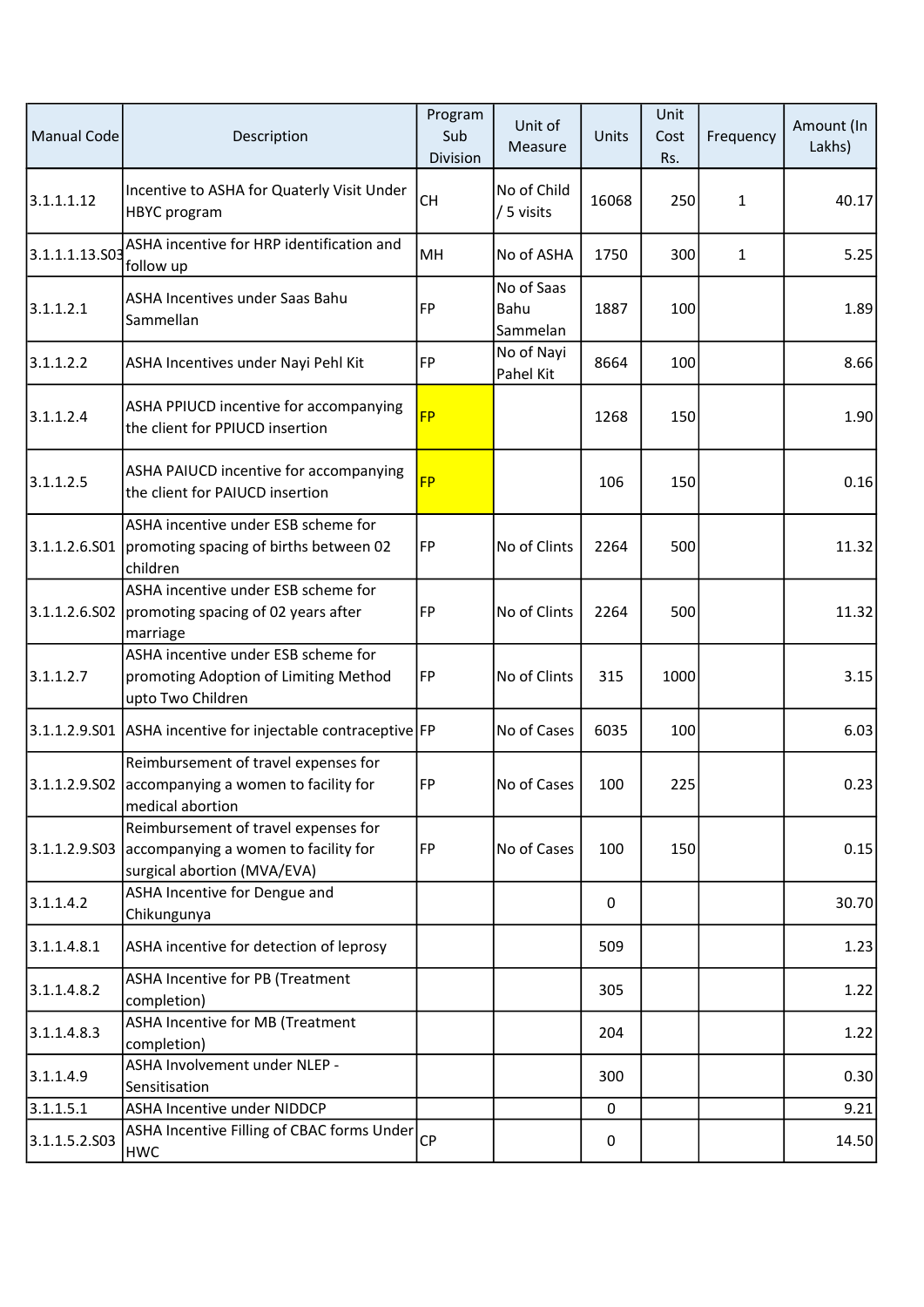| Manual Code   | Description                                                                                                                 | Program<br>Sub<br>Division | Unit of<br>Measure             | Units     | Unit<br>Cost<br>Rs. | Frequency    | Amount (In<br>Lakhs) |
|---------------|-----------------------------------------------------------------------------------------------------------------------------|----------------------------|--------------------------------|-----------|---------------------|--------------|----------------------|
| 3.1.1.5.2.504 | ASHA Incentive for Mobilising, Screening<br>and Follow Up Under HWC                                                         | <b>CP</b>                  |                                | 0         |                     |              | 14.50                |
| 3.1.1.6.1     | ASHA incentives for routine activities                                                                                      | <b>CP</b>                  |                                | 3070      |                     |              | 736.80               |
| 3.1.1.6.3.504 | Incentive to ASHA Facilitator                                                                                               | <b>CP</b>                  |                                | 154       |                     |              | 8.32                 |
| 3.1.1.6.3.505 | Incentive to ASHA for Health Promotion<br>Day                                                                               | <b>CP</b>                  |                                | 3070      |                     |              | 73.68                |
| 3.1.1.6.3.506 | Incentive to ASHA under PMMVY                                                                                               | <b>CP</b>                  |                                | 18420     |                     |              | 18.42                |
| 3.1.1.6.3.507 | Incentive to ASHA Facilitator for CBAC, HRP<br>and SAM Tracking                                                             | CP                         |                                | 154       |                     |              | 23.10                |
| 3.1.2.8.502   | Training under HBYC TOT at District Level &<br><b>Block Level Training</b>                                                  | <b>CH</b>                  | No of Batch                    | 201       |                     |              | 88.53                |
| 3.1.3.1       | Supervision costs by ASHA facilitators(12<br>months)                                                                        | <b>CP</b>                  |                                | 154       |                     |              | 110.88               |
| 3.1.3.2       | Support provisions to ASHA (Uniform)                                                                                        | <b>CP</b>                  |                                | 3224      |                     |              | 19.34                |
| 3.1.3.3       | Awards to ASHA's/Link workers                                                                                               | <b>CP</b>                  |                                | $\pmb{0}$ |                     |              | 9.68                 |
| 3.1.3.4       | Mobilization of children through ASHA or<br>other mobilizers                                                                | <b>RI</b>                  | No of<br>session               | 42154     | 150                 | $\mathbf{1}$ | 63.23                |
| 3.1.3.5.501   | Incentive for other link workers for<br>Prepration of Due List of Childrens to be<br>immunized                              | RI                         | No of<br>session               | 3462      | 100                 | $\mathbf{1}$ | 3.46                 |
| 3.2.1.SO2     | Other activities under Mission Parivar Vikas<br>: Demand Generation (Saas Bahu                                              | <b>FP</b>                  | No of Saas<br>Bahu<br>Sammelan | 1887      | 1500                |              | 28.31                |
| 3.2.3.1.1     | Sammellan)<br>Treatment Supporter Honorarium (Rs<br>1000)                                                                   |                            |                                | 0         |                     |              | 46.75                |
| 3.2.3.1.2     | Treatment Supporter Honorarium (Rs<br>5000)                                                                                 |                            |                                | 0         |                     |              | 7.11                 |
| 3.2.3.1.3     | Incentive for informant (Rs 500)                                                                                            |                            |                                | 0         |                     |              | 5.26                 |
| 3.2.3.4.501   | Incentive for community<br>volunteers/supervisors /LT etc undertaking<br><b>ACF</b>                                         |                            |                                | 0         |                     |              | 55.58                |
| 3.2.5.2.1     | Dengue & Chikungunya: Vector Control,<br>environmental management & fogging<br>machine                                      |                            |                                | 0         |                     |              | 12.98                |
| 3.3.3.2       | Training of PRI's representatives/ Police<br>personnel/ Teachers/ Transport personnel/<br>NGO personnel/ other stakeholders |                            |                                | 0         |                     |              | 0.30                 |
| 3.3.4.501     | <b>AAA Platform</b>                                                                                                         |                            |                                | 6279      |                     |              | 28.26                |
| 4.1.1         | <b>District Hospitals</b>                                                                                                   | <b>CP</b>                  |                                | 2         |                     |              | 10.00                |
| 4.1.3         | <b>Community Health Centers</b>                                                                                             | <b>CP</b>                  |                                | 17        |                     |              | 42.50                |
| 4.1.4         | <b>Primary Health Centers</b>                                                                                               | <b>CP</b>                  |                                | 45        |                     |              | 39.38                |
| 4.1.5         | Sub Centers                                                                                                                 | <b>CP</b>                  |                                | 343       |                     |              | 41.16                |
| 4.1.6         | Village Health Sanitation & Nutrition<br>Committee                                                                          | CP                         |                                | 1567      |                     |              | 94.02                |
| 4.1.7.501     | H&WC Additional Untied Grant-SC                                                                                             | CP                         |                                | $\pmb{0}$ |                     |              | 27.00                |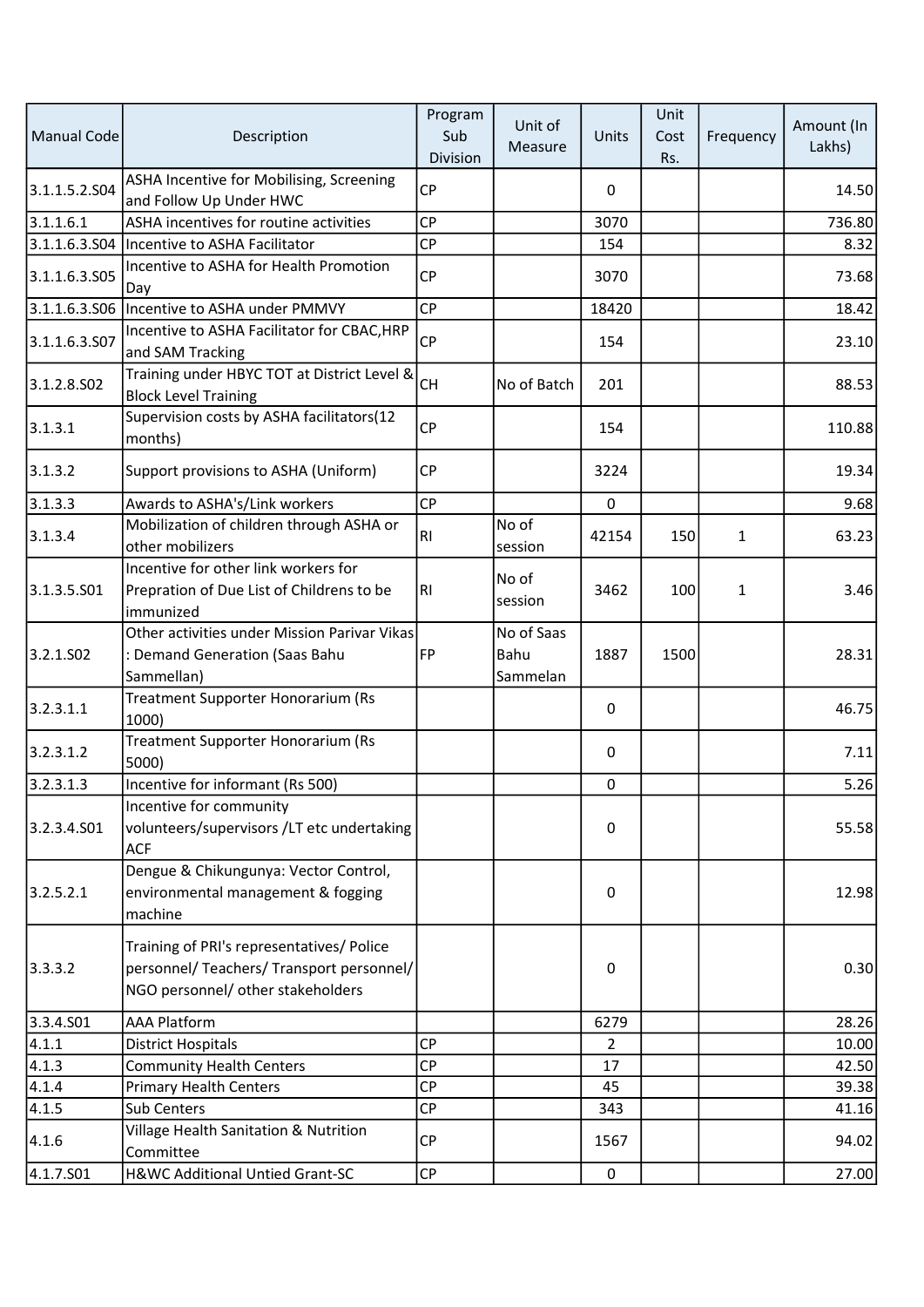| Manual Code   | Description                                                                            | Program<br>Sub<br>Division  | Unit of<br>Measure            | Units          | Unit<br>Cost<br>Rs. | Frequency    | Amount (In<br>Lakhs) |
|---------------|----------------------------------------------------------------------------------------|-----------------------------|-------------------------------|----------------|---------------------|--------------|----------------------|
| 4.1.7.S02     | H&WC Additional Untied Grant-PHC                                                       | <b>CP</b>                   |                               | $\pmb{0}$      |                     |              | 13.50                |
|               | 5.1.1.1.7.S02 One time establishment cost MNCU                                         | СH                          | No of<br>Facility             | $\mathbf{1}$   |                     |              | 11.09                |
| 5.1.1.2.8     | Infrastructure strengthening of SC to<br>H&WC                                          | CP                          |                               | $\pmb{0}$      |                     |              | 623.00               |
| 5.1.1.2.9     | Infrastructure strengthening of PHC to<br>H&WC                                         |                             |                               | 0              |                     |              | 10.96                |
| 5.3.3         | Blood bank/ Blood storage/ Day care<br>centre for hemoglobinopathies                   | <b>BLOOD</b><br><b>CELL</b> |                               | 0              |                     |              | 2.50                 |
| 5.3.9         | Safety Pits                                                                            | RI                          | No.                           | 12             | 6000                | $\mathbf{1}$ | 0.72                 |
| 5.3.14        | Civil Works under RNTCP                                                                | CD                          |                               | $\mathbf 0$    |                     |              | 5.13                 |
| 6.1.1.1.1     | MVA / EVA for Safe Abortion services                                                   | FP/CAC                      | No of MVA/<br><b>EVA kits</b> | 20             | 3000                |              | 0.60                 |
| 6.1.1.2.3 S01 | Procurement Of Equipment for Skill Lab<br>Under SAANS at District Level                | <b>CH</b>                   | No of<br>Equipment            | $\mathbf{1}$   |                     |              | 2.50                 |
| 6.1.1.2.3.502 | Procurement Of Hand held Pulse Oximeter<br>and nebulizer under SAANS at District Level | <b>CH</b>                   | No of<br>Equipment            | 52             |                     |              | 4.68                 |
|               | 6.1.1.2.4.S02 Procurement of Equipment for MNCU                                        | <b>CH</b>                   | No of<br>Equipment            | $\mathbf{1}$   |                     |              | 3.80                 |
|               | 6.1.1.2.4.S05   Procurement of Phototherepy for NBSU                                   | <b>CH</b>                   | No of<br>Equipment            | $\overline{2}$ | 65000               | 1            | 2.60                 |
|               | 6.1.1.2.4.S06 Procurement of Radiant Warmer for NBSU                                   | lCH.                        | No of<br>Equipment            | $\overline{2}$ | 60000               | 1            | 4.80                 |
| 6.1.1.3.5     | <b>PPIUCD forceps</b>                                                                  | FP                          | No of Kallys<br>forceps       | 10             | 1000                |              | 0.10                 |
| 6.1.1.5.1     | Equipment for Mobile health teams                                                      | <b>RBSK</b>                 | No of teams                   | 22             | 5000                | $\mathbf{1}$ | 1.10                 |
| 6.1.1.15.2    | <b>Equipment for IHIP</b>                                                              |                             |                               | $\pmb{0}$      |                     |              | 0.60                 |
| 6.1.1.17.1    | Equipments                                                                             |                             |                               | $\mathbf 0$    |                     |              | 0.05                 |
| 6.1.1.18.1    | Procurement of Equipment                                                               |                             |                               | $\mathbf 0$    |                     |              | 1.50                 |
| 6.1.1.19.3    | Grant-in-aid for Vision Centre (PHC) (Govt.                                            |                             |                               | $\pmb{0}$      |                     |              | 1.00                 |
| 6.1.1.21.4    | Non-recurring GIA: Machinery &<br><b>Equipment for CHC</b>                             |                             |                               | 0              |                     |              | 2.50                 |
| 6.1.2.3.1     | <b>MCR</b>                                                                             |                             |                               | 150            |                     |              | 0.60                 |
| 6.1.2.3.2     | Aids/Appliance                                                                         |                             |                               | 0              |                     |              | 0.17                 |
| 6.1.2.5.1     | Tablets; software for H&WC and ANM/<br><b>MPW</b>                                      | СP                          |                               | 0              |                     |              | 3.75                 |
| 6.1.3.1.3     | <b>Equipment Maintenance</b>                                                           |                             |                               | $\mathbf 0$    |                     |              | 2.18                 |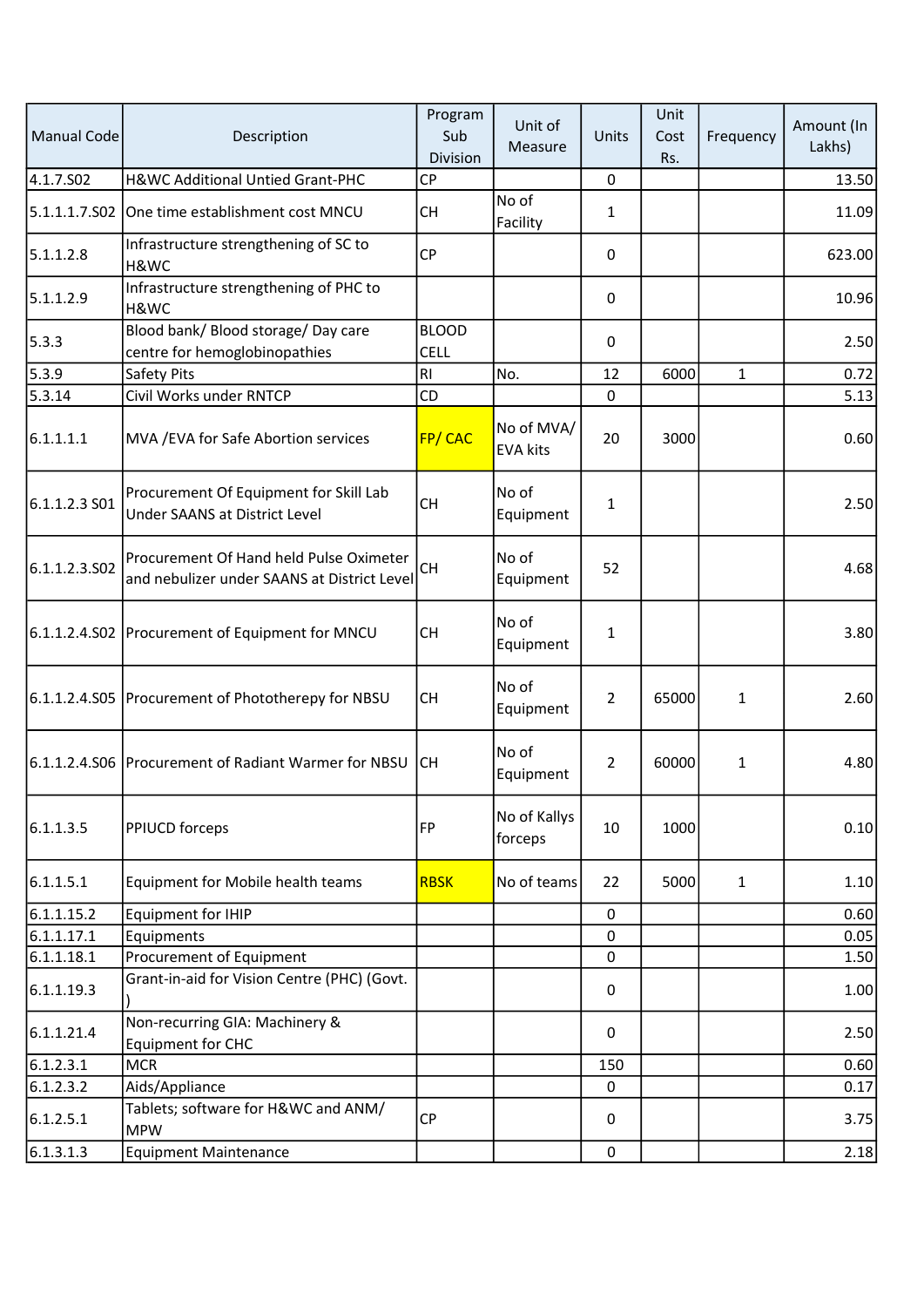| <b>Manual Code</b> | Description                                                                                    | Program<br>Sub<br>Division | Unit of<br>Measure      | Units     | Unit<br>Cost<br>Rs. | Frequency    | Amount (In<br>Lakhs) |
|--------------------|------------------------------------------------------------------------------------------------|----------------------------|-------------------------|-----------|---------------------|--------------|----------------------|
| 6.2.1.2            | Drugs for Safe Abortion (MMA)                                                                  | FP/CAC                     | No of<br><b>Tablets</b> | 300       |                     |              | 0.04                 |
| 6.2.1.7.5.S01      | Drugs & Consumables Normal Delivery L1<br>Facility                                             | MH                         | No of<br>benificieries  | 2700      | 100                 |              | 0.54                 |
| 6.2.1.7.5.S02      | Drugs & Consumables Normal Delivery L2<br>Facility                                             | <b>MH</b>                  | No of<br>benificieries  | 16500     | 200                 | $\mathbf{1}$ | 6.60                 |
| 6.2.1.7.5.S03      | Drugs & Consumables Normal Delivery L3<br>Facility                                             | <b>MH</b>                  | No of<br>benificieries  | 4100      | 300                 | $\mathbf{1}$ | 3.28                 |
| 6.2.1.7.5.S04      | Drugs & Consumables Caesarean Delivery<br>L3 Facility                                          | <b>MH</b>                  | No of<br>benificieries  | 1300      | 1800                | 1            | 4.68                 |
| 6.2.1.7.5.S08      | Drugs & Consumables Safe Dilivery Kit for<br>HIV infected Pregnant Women                       | MH                         | No of<br>benificieries  | 35        | 1500                | 1            | 0.53                 |
| 6.2.2.9            | AEFI kit under RI Program                                                                      | <b>RI</b>                  | No.                     | 70        | 200                 | $\mathbf{1}$ | 0.14                 |
| 6.2.3.1            | Nayi Pehl Kit                                                                                  | FP                         | No of Nayi<br>Pahel Kit | 8664      | 220                 |              | 19.06                |
| 6.2.5.1            | Medicine for Mobile health team                                                                | <b>RBSK</b>                | No of teams             | 22        | 5000                | $\mathbf{1}$ | 1.10                 |
| 6.2.6.4            | Replenishment of ASHA HBNC kits                                                                | <b>CP</b>                  |                         | 2616      |                     |              | 3.92                 |
| 6.2.8.1            | Red/Black plastic bags et                                                                      | R <sub>l</sub>             | No of<br>session        | 52692     | 10                  | $\mathbf{1}$ | 5.27                 |
| 6.2.8.2            | Bleach/Hypochlorite solution/ Twin bucket<br>and hub cutter                                    | R1                         |                         | 16        |                     |              | 0.24                 |
| 6.2.9.1            | AYUSH drugs for DH / CHC / PHC                                                                 | <b>AYUSH</b>               |                         | 19        |                     |              | 9.50                 |
| 6.2.12.1           | Chloroquine phosphate tablets                                                                  |                            |                         | 0         |                     |              | 0.20                 |
| 6.2.12.2           | Primaquine tablets 2.5 mg                                                                      |                            |                         | 0         |                     |              | 0.10                 |
| 6.2.12.3           | Primaquine tablets 7.5 mg                                                                      |                            |                         | 0         |                     |              | 0.20                 |
| 6.2.13.1           | Supportive drugs, lab. Reagents                                                                |                            |                         | 0         |                     |              | 0.68                 |
| 6.2.14.1           | <b>Laboratory Materials</b>                                                                    |                            |                         | 0         |                     |              | 27.12                |
| 6.2.14.2           | Procurement of Drugs                                                                           |                            |                         | 0         |                     |              | 14.01                |
| 6.2.15.1           | Assistance for<br>consumables/drugs/medicines to the<br>Govt./District Hospital for Cat sx etc | <b>NCD</b>                 |                         | 0         |                     |              | 18.94                |
| 6.2.18.1           | Procurement of medicine & consumables<br>for TCC under NTCP                                    |                            |                         | 0         |                     |              | 2.00                 |
| 6.2.19.1           | Drugs & supplies for District NCD Clinic                                                       |                            |                         | 0         |                     |              | 12.00                |
| 6.2.19.3           | Drugs & supplies for CHC NCD Clinic                                                            |                            |                         | 0         |                     |              | 22.00                |
| 6.2.19.4           | Drugs & supplies for PHC level                                                                 |                            |                         | 0         |                     |              | 13.75                |
| 6.2.19.5           | Drugs & supplies for Sub-Centre level                                                          |                            |                         | 0         |                     |              | 44.13                |
| 6.2.22.1           | Cost of Lab recurring expences for H & WC                                                      | <b>CP</b>                  |                         | 0         |                     |              | 35.10                |
| 6.2.22.2           | Lab strengthening of SHC - HWC -                                                               | $\mathsf{C}\mathsf{P}$     |                         | $\pmb{0}$ |                     |              | 4.00                 |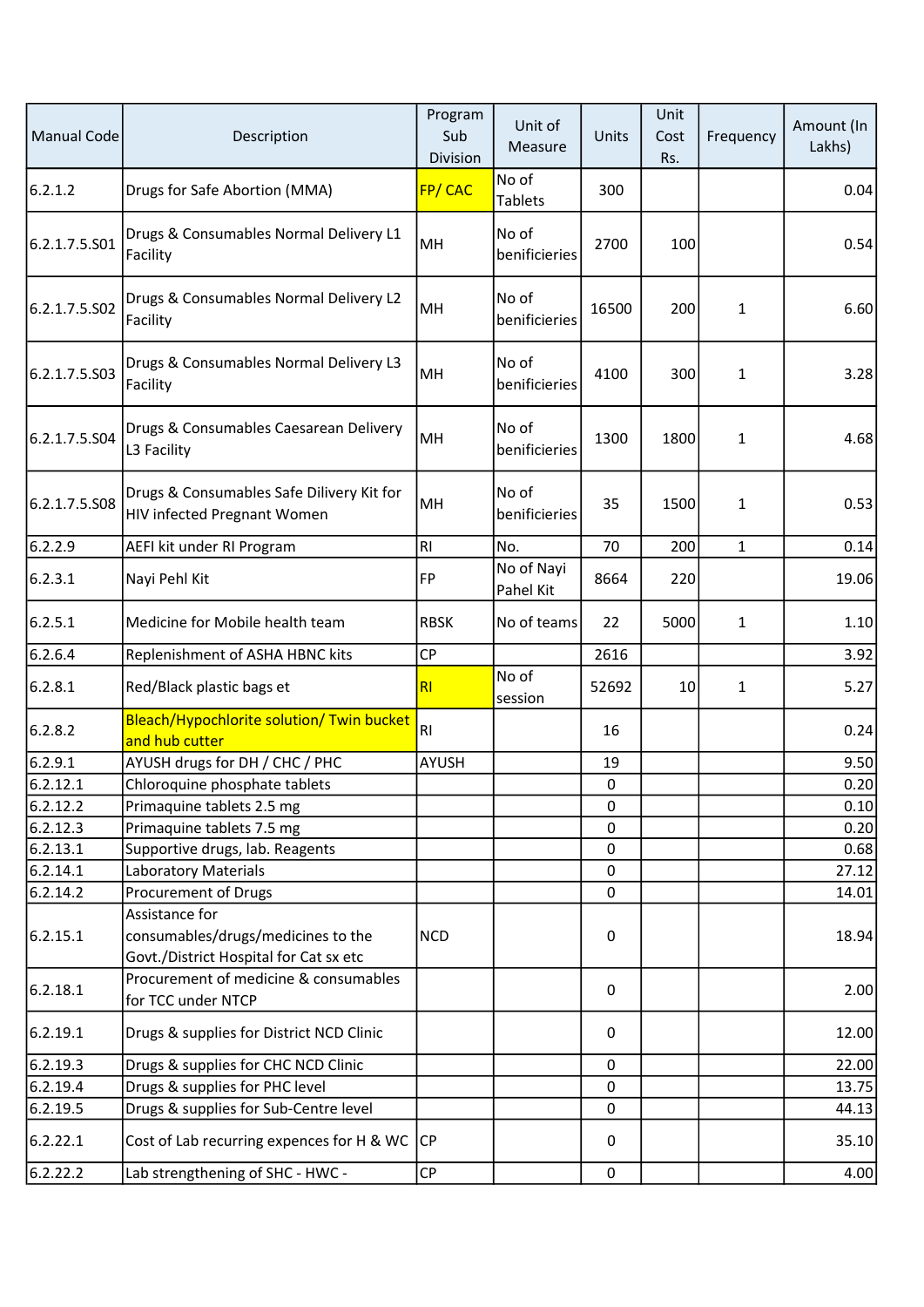| Manual Code  | Description                                                                                      | Program<br>Sub<br>Division | Unit of<br>Measure     | Units          | Unit<br>Cost<br>Rs. | Frequency    | Amount (In<br>Lakhs) |
|--------------|--------------------------------------------------------------------------------------------------|----------------------------|------------------------|----------------|---------------------|--------------|----------------------|
| 6.4.3.S01    | Free Diagnostics for Pregnant women<br>under JSSK - USG on PPP for PMSMA                         | MH                         | No of USG              | 1100           | 300                 | 1            | 3.30                 |
| 6.4.3.S02    | Free Diagnostics for Pregnant women<br>under JSSK- AVD for for HIV & Syphilis at<br><b>VHNDs</b> | MН                         | No of AVD              | 353            | 25                  | $\mathbf{1}$ | 9.18                 |
| 6.4.3.S03    | Free Diagnostics for Pregnant women<br>under JSSK-MH                                             | <b>MH</b>                  | No of<br>benificieries | 86500          | 200                 | $\mathbf{1}$ | 27.68                |
| 6.4.4        | Free Diagnostics for Sick infants under JSSK CH                                                  |                            | No of units            | $\mathbf{1}$   |                     |              | 1.20                 |
| 7.5.2        | Any Other                                                                                        |                            |                        | $\mathbf 0$    |                     |              | 9.35                 |
| 8.1.1.1      | <b>ANMs</b>                                                                                      | MH                         |                        | 108            |                     |              | 234.31               |
| 8.1.1.2.S01  | Staff Nurses-100 Beded MCH Wing                                                                  | MH                         |                        | 31             |                     |              | 74.63                |
| 8.1.1.2.505  | <b>Staff Nurses-MH</b>                                                                           | MH                         |                        | 67             |                     |              | 219.25               |
| 8.1.1.2.511  | Staff Nurse - HWC                                                                                | <b>CP</b>                  |                        | $\mathbf 0$    |                     |              | 49.26                |
| 8.1.1.5.501  | Laboratory Technicians - 100 Beded MCH<br>Wing                                                   | MH                         |                        | 6              |                     |              | 12.38                |
| 8.1.1.5.502  | Laboratory Technicians -HR                                                                       |                            |                        | 22             |                     |              | 53.59                |
| 8.1.1.5.504  | Laboratory Technicians - RNTCP                                                                   |                            |                        | $\pmb{0}$      |                     |              | 81.92                |
| 8.1.1.6.505  | OT Technician                                                                                    | <b>MH</b>                  |                        | 3              |                     |              | 7.56                 |
| 8.1.1.6.506  | OT Technician-MCH Wing                                                                           | <b>MH</b>                  |                        | $\overline{2}$ |                     |              | 3.95                 |
| 8.1.1.9      | Radiographer/X-ray technician                                                                    |                            |                        | 9              |                     |              | 22.80                |
| 8.1.1.10.502 | Physiotherapist/ Occupational Therapist-<br><b>CD-NLEP</b>                                       | CD                         |                        | 0              |                     |              | 4.60                 |
| 8.1.1.12     | Others (Para Medical Worker)-NLEP                                                                | CD                         |                        | $\mathbf 0$    |                     |              | 20.62                |
| 8.1.2.1.S01  | Obstetricians and Gynaecologists -100<br><b>Beded MCH Wing</b>                                   | MH                         |                        | 3              |                     |              | 21.60                |
| 8.1.2.1.504  | Obstetricians and Gynaecologists -MH                                                             | MH                         |                        | $\overline{2}$ |                     |              | 21.60                |
| 8.1.2.2.501  | Paediatricians- 100 Beded MCH Wing                                                               | MH                         |                        | 3              |                     |              | 29.52                |
| 8.1.2.3.502  | Anaesthetists -100 Beded MCH Wing                                                                | MH                         |                        | 3              |                     |              | 21.60                |
| 8.1.2.3.505  | Anaesthetists - MH                                                                               | MH                         |                        | 1              |                     |              | 14.40                |
| 8.1.2.5.501  | Radiologists-100 Beded MCH Wing                                                                  | MH                         |                        | $\mathbf 1$    |                     |              | 7.80                 |
| 8.1.2.6.501  | Pathologists/Haemotologists-100 Beded<br><b>MCH Wing</b>                                         | MH                         |                        | 1              |                     |              | 7.20                 |
| 8.1.3.10.S01 | FRU Operationalization for Gynae &<br>anesthetist specialist on call from govt<br>sector         | MH                         | No of C-<br>section    | 6              | 3000                | $\mathbf{1}$ | 0.18                 |
| 8.1.3.10.S02 | FRU Operationalization Gynecologists<br>specialist on call from pvt sector                       | MH                         | No of C-<br>section    | 3              | 4500                | $\mathbf{1}$ | 0.14                 |
| 8.1.3.10.503 | FRU Operationalization anesthetist<br>specialist on call for from pvt sector                     | MH                         | No of C-<br>section    | 3              | 3000                | $\mathbf{1}$ | 0.09                 |
| 8.1.4.1.501  | Dental Surgeons- DH & CHC                                                                        |                            |                        | $\overline{4}$ |                     |              | 20.23                |
| 8.1.5.503    | <b>Medical Officers -MH</b>                                                                      | MH                         |                        | 3              |                     |              | 24.57                |
| 8.1.5.506    | <b>Medical Officers -CD-RNTCP</b>                                                                | <b>CD</b>                  |                        | $\mathbf 0$    |                     |              | 8.76                 |
| 8.1.6.1      | <b>AYUSH MOs</b>                                                                                 | AYUSH                      |                        | 19             |                     |              | 88.93                |
| 8.1.6.2      | Pharmacist - AYUSH                                                                               | <b>AYUSH</b>               |                        | $\overline{7}$ |                     |              | 13.77                |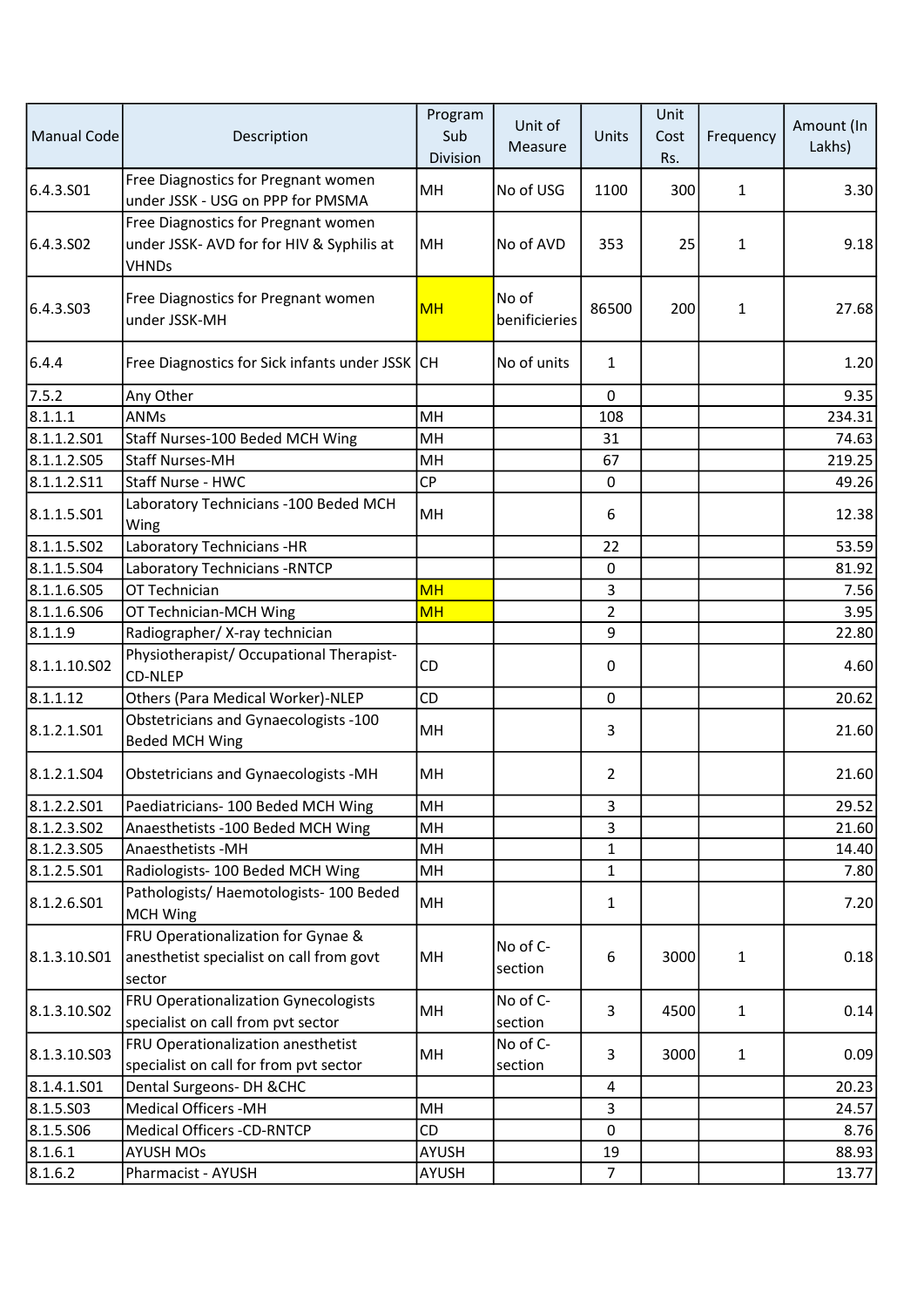|                           |                                                                           | Program     | Unit of            |                | Unit |           | Amount (In |
|---------------------------|---------------------------------------------------------------------------|-------------|--------------------|----------------|------|-----------|------------|
| Manual Code               | Description                                                               | Sub         | Measure            | Units          | Cost | Frequency | Lakhs)     |
|                           |                                                                           | Division    |                    |                | Rs.  |           |            |
| 8.1.7.1.1                 | MOs-AYUSH                                                                 | <b>RBSK</b> |                    | 37             |      |           | 132.64     |
| 8.1.7.1.2.S01 MOs- MBBS   |                                                                           | <b>RBSK</b> |                    | $\overline{4}$ |      |           | 27.96      |
|                           | 8.1.7.1.2.S02   MOs-Dental MO/ BDS                                        | <b>RBSK</b> |                    | 3              |      |           | 20.39      |
| 8.1.7.1.3                 | <b>Staff Nurse</b>                                                        | <b>RBSK</b> |                    | 14             |      |           | 44.85      |
| 8.1.7.1.4                 | <b>ANM</b>                                                                | <b>RBSK</b> |                    | 8              |      |           | $5.67$     |
|                           | 8.1.7.1.5.S01 Para Medical Worker                                         | <b>RBSK</b> |                    | 21             |      |           | 48.44      |
| 8.1.7.1.5.S02 Pharmacists |                                                                           | <b>RBSK</b> |                    | $\mathbf{1}$   |      |           | 2.74       |
| 8.1.8.1                   | <b>Medical Officers</b>                                                   | <b>CH</b>   |                    | 1              |      |           | 5.40       |
| 8.1.8.2                   | <b>Staff Nurse</b>                                                        | <b>CH</b>   |                    | 4              |      |           | 13.40      |
| 8.1.8.3                   | Cook cum caretaker                                                        | <b>CH</b>   |                    | $\overline{2}$ |      |           | 2.60       |
| 8.1.8.5                   | Feeding demonstrator for NRC                                              | <b>CH</b>   |                    | 1              |      |           | 3.04       |
| 8.1.9.1                   | Paediatrician                                                             | <b>CH</b>   |                    | 3              |      |           | 60.00      |
| 8.1.9.3.S01               | Staff Nurse - SNCU/KMC                                                    | <b>CH</b>   |                    | 12             |      |           | 37.79      |
| 8.1.9.3.502               | <b>Staff Nurse -NBSU</b>                                                  | <b>CH</b>   |                    | 3              |      |           | 5.54       |
| 8.1.9.6.S02               | Others- SNCU Staff (Ward Aaya/ Cleaner/<br>Security Guard)                | <b>CH</b>   |                    | $\mathsf 9$    |      |           | 12.43      |
| 8.1.9.6.S03               | Others- SNCU Staff DEO                                                    | <b>CH</b>   |                    | $\mathbf{1}$   |      |           | 2.14       |
| 8.1.12.1                  | Mid-level Service Provider                                                | <b>CP</b>   |                    | 0              |      |           | 169.70     |
| 8.1.12.2                  | Performance incentive for Mid-level<br>service providers                  | <b>CP</b>   |                    | 0              |      |           | 125.10     |
| 8.1.13.1.502              | Counsellor -RKSK                                                          | <b>RKSK</b> |                    | $\overline{2}$ |      |           | 5.13       |
| 8.1.13.1.503              | Counsellor -RMNCHA-FW                                                     | <b>FP</b>   | No of<br>Councelor | $\mathbf{1}$   |      |           | 2.05       |
| 8.1.13.5                  | Audiometrician/ Audiologist-NCD-NPPCD                                     | <b>NCD</b>  |                    | 0              |      |           | 3.78       |
| 8.1.13.10                 | TBHV-CD-RNTCP                                                             | <b>CD</b>   |                    | 0              |      |           | 30.12      |
| 8.1.13.18                 | Audiometrics Asstt.NCD-NPPCD                                              | <b>NCD</b>  |                    | $\Omega$       |      |           | 2.13       |
| 8.1.13.19                 | Instructor for Hearing Imapired Children-<br>NCD-NPPCD                    | <b>NCD</b>  |                    | 0              |      |           | 2.13       |
|                           | 8.1.13.22.S07 Rogi Sahayata Kendra Manager                                | QA          |                    | 2              |      |           | 5.36       |
|                           | 8.1.13.22.S13 Rogi Sahayata Kendra Operator                               | QA          |                    | $\overline{2}$ |      |           | 2.95       |
| 8.1.16.2.501              | Cold Chain Handlers                                                       | <b>RI</b>   |                    | 0              |      |           | 2.01       |
| 8.1.16.6.S02              | Data Entry Operator CD-RCP                                                | CD          |                    | 0              |      |           | 0.25       |
| 8.1.16.7.S05              | Cleaner-NRC                                                               | <b>CH</b>   |                    | $\mathbf{1}$   |      |           | 1.44       |
| 8.4.1                     | Additional Allowances/ Incentives to<br><b>Medical Officers</b>           | MH          |                    | 0              |      |           | 0.48       |
| 8.4.7                     | Incentive to provider for PPIUCD services<br>@Rs 150 per PPIUCD insertion | <b>FP</b>   | No of Clints       | 1268           | 150  |           | 1.90       |
| 8.4.8                     | Incentive to provider for PAIUCD Services<br>@Rs 150 per PAIUCD insertion | FP          | No of Clints       | 106            | 150  |           | 0.16       |
| 8.4.9                     | Team based incentives for Health &<br>Wellness Centers (H&WC Sub Center)  | <b>CP</b>   |                    | 0              |      |           | 91.74      |
| 8.4.10                    | Team based incentives for Health &<br>Wellness Centers (H&WC PHC)         | <b>CP</b>   |                    | 0              |      |           | 36.36      |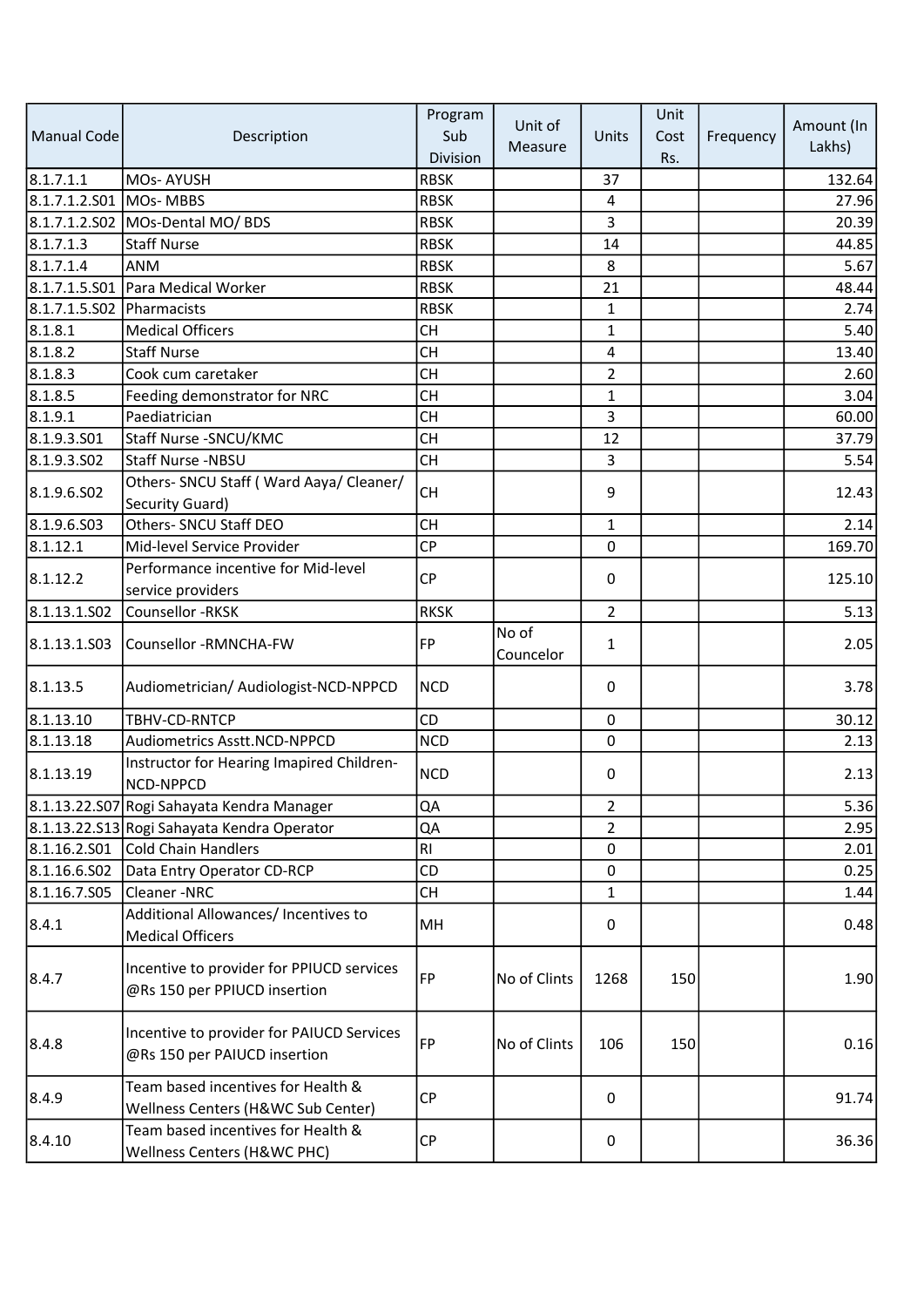| Manual Code  | Description                                                                                   | Program<br>Sub<br>Division | Unit of<br>Measure      | Units          | Unit<br>Cost<br>Rs. | Frequency    | Amount (In<br>Lakhs) |
|--------------|-----------------------------------------------------------------------------------------------|----------------------------|-------------------------|----------------|---------------------|--------------|----------------------|
| 8.4.12.S01   | HRP identification and follow up for ANM                                                      | MН                         | No of HRP               | 1750           | 200                 | $\mathbf{1}$ | 3.50                 |
| 8.4.12.S03   | Performance based Incentives to RMNCHA<br><b>Counselors in Family Planning</b>                | <b>FP</b>                  | No of Clints            | 139            | 50                  |              | 0.07                 |
| 8.4.12.S04   | <b>RI Cold chain handlers incentive</b>                                                       | <b>RI</b>                  | No                      | 15             | 2400                | 12           | 4.32                 |
| 9.1.6.1      | Development/ translation and duplication<br>of training materials                             | <b>CH</b>                  | No of<br>Module         | 890            | 100                 | $\mathbf{1}$ | 0.89                 |
| 9.2.3.S03    | Incentive for Program Coordination to (HoD MH                                                 |                            |                         | $\mathbf 0$    |                     |              |                      |
| 9.5.1.21     | <b>Onsite Mentoring for DAKSHATA</b>                                                          |                            |                         | $\mathbf{1}$   |                     |              | 1.20                 |
| 9.5.2.2.S01  | <b>State and District Lanch of SAANS</b>                                                      | <b>CH</b>                  | No.                     | $\mathbf{1}$   |                     |              | 0.50                 |
| 9.5.2.2.S02  | State and District Planning and Review<br>Meeting of SAANS                                    | <b>CH</b>                  | No.                     | $\mathbf{1}$   |                     |              | 0.20                 |
| 9.5.2.19     | Orientation on National Deworming Day                                                         | <b>RKSK</b>                |                         | $\overline{2}$ |                     |              | 3.09                 |
| 9.5.2.24.S02 | <b>District Training of SAANS</b>                                                             | CH                         |                         | 17             |                     |              | 5.64                 |
| 9.5.2.25.S01 | One day Orientation Training for IDCF                                                         | <b>CH</b>                  | No of<br>district       | $\mathbf{1}$   | 150000              | $\mathbf{1}$ | 1.50                 |
| 9.5.3.1.S01  | Qtr.Review/orientation meeting at Block<br>Level for ANM of 57 MPV Districts                  | <b>FP</b>                  | No of<br>Meetings       | 11             | 3000                |              | 1.32                 |
| 9.5.3.1.S03  | District Level One Day Orientation of newly<br>recruited ANM/SN ON Family Planning<br>Schemes | FP                         | No of<br>Meetings       | $\mathbf{1}$   | 3000                |              | 0.03                 |
| 9.5.3.2.SO2  | District Level Dissemination Workshop                                                         | FP                         | No of<br>workshops      | $\mathbf{1}$   | 10000               |              | 0.10                 |
| 9.5.3.22     | Training of Medical officers (Injectible<br><b>Contraceptive Trainings)</b>                   | <b>FP</b>                  | No of<br><b>Batches</b> | $\mathbf{1}$   | 22800               |              | 0.23                 |
| 9.5.3.23     | Training of AYUSH doctors (Injectible<br><b>Contraceptive Trainings)</b>                      | <b>FP</b>                  | No of<br><b>Batches</b> | $\mathbf{1}$   | 22800               |              | 0.23                 |
| 9.5.3.24     | Training of Nurses (Staff Nurse/LHV/ANM)<br>(Injectible Contraceptive Trainings)              | FP                         | No of<br><b>Batches</b> | 8              | 35800               |              | 2.86                 |
| 9.5.4.10     | <b>WIFS trainings (Block)</b>                                                                 | <b>RKSK</b>                | No of Batch             | 12             | 3000                | $\mathbf{1}$ | 0.36                 |
| 9.5.4.13.3   | Any other (please specify) Anemia Free<br>Adolcent event at Inter Collages                    | <b>RKSK</b>                | No of event             | 24             | 5000                | $\mathbf{1}$ | 1.20                 |
| 9.5.5.1      | RBSK Training - Training of Mobile health<br>team - technical and managerial (5 days)         | <b>RBSK</b>                | No of batch             | 3              | 15450               | $\mathbf{1}$ | 0.46                 |
| 9.5.7.4      | Any Other Training NPPCD                                                                      | <b>NCD</b>                 |                         | 0              |                     |              | 3.50                 |
| 9.5.10.1.S01 | Training under Immunisation-Data Handler   RI                                                 |                            |                         | 0              |                     |              | 0.07                 |
| 9.5.10.1.504 | Training under Immunisation-CCH                                                               | R1                         |                         | 0              |                     |              | 0.49                 |
| 9.5.12.1     | Training / Capacity Building (Malaria)                                                        | CD                         |                         | 0              |                     |              | 0.42                 |
| 9.5.14.1     | <b>Trainings under RNTCP</b>                                                                  | CD                         |                         | $\pmb{0}$      |                     |              | 4.68                 |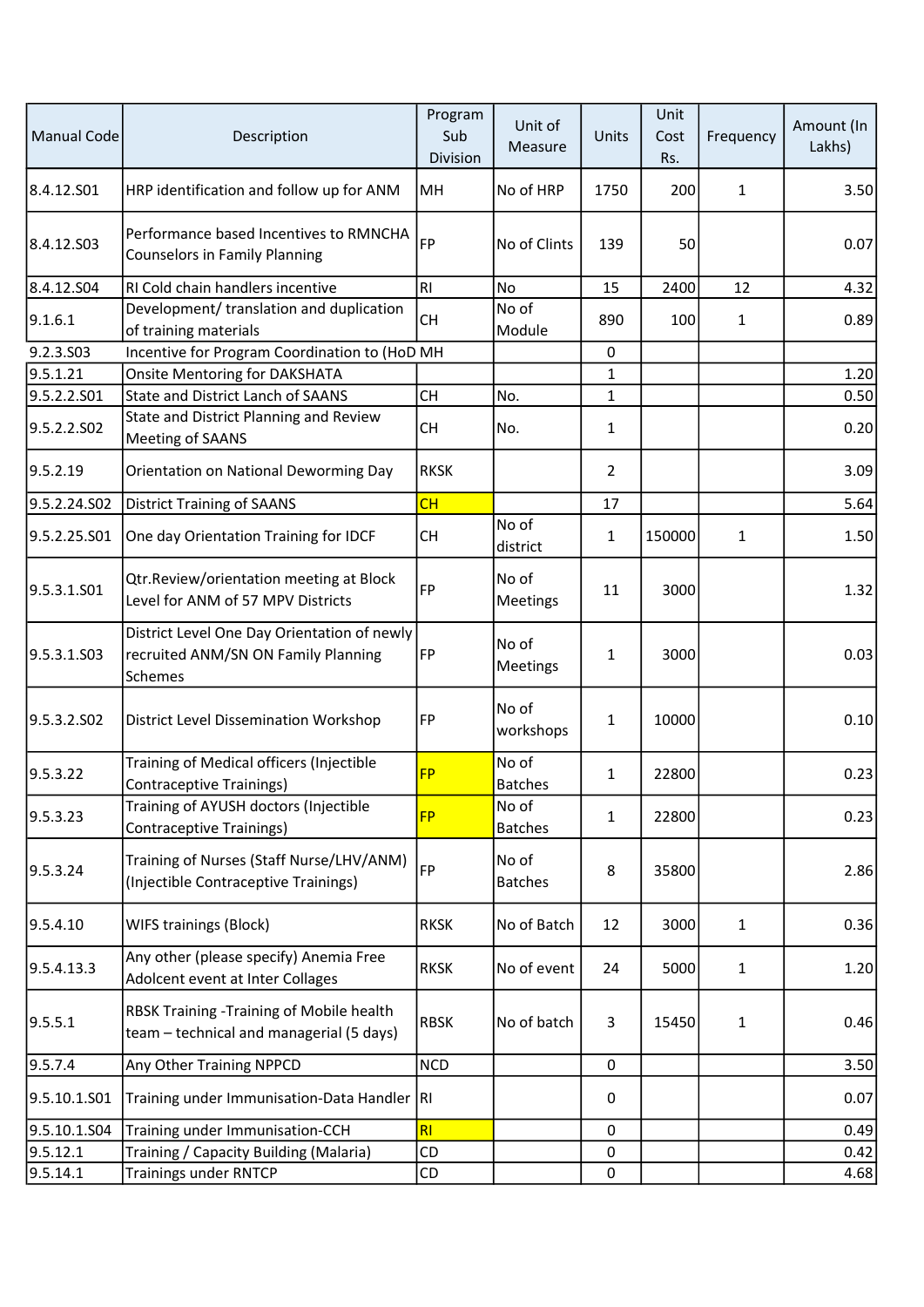| Manual Code   | Description                                                                 | Program<br>Sub<br>Division | Unit of<br>Measure    | Units          | Unit<br>Cost<br>Rs. | Frequency    | Amount (In<br>Lakhs) |
|---------------|-----------------------------------------------------------------------------|----------------------------|-----------------------|----------------|---------------------|--------------|----------------------|
| 9.5.17.1      | Training of doctors and staff at DH Level<br>under NPHCE                    | <b>NCD</b>                 |                       | 0              |                     |              | 0.80                 |
| 9.5.18.1.1    | Orientation of Stakeholder organizations                                    | <b>NCD</b>                 |                       | 0              |                     |              | 0.40                 |
| 9.5.18.1.2    | Training of Health Professionals                                            | <b>NCD</b>                 |                       | $\mathbf 0$    |                     |              | 0.40                 |
| 9.5.18.1.3    | <b>Orientation of Law Enforcers</b>                                         | <b>NCD</b>                 |                       | $\mathbf 0$    |                     |              | 0.60                 |
| 9.5.18.1.4    | Other Trainings/Orientations - sessions<br>incorporated in other's training | <b>NCD</b>                 |                       | 0              |                     |              | 1.30                 |
| 9.5.19.2      | District NCD Cell                                                           | <b>NCD</b>                 |                       | 0              |                     |              | 3.00                 |
| 9.5.25.3      | Kayakalp Trainings                                                          | QA                         | <b>Batch</b>          | $\mathbf{1}$   | 33000               | $\mathbf{1}$ | 0.33                 |
| 9.5.26.2      | Training cum review meeting for HMIS &<br><b>MCTS at District level</b>     | <b>MIS</b>                 |                       | 0              |                     |              | 0.53                 |
| 9.5.26.3      | Training cum review meeting for HMIS &<br><b>MCTS at Block level</b>        | <b>MIS</b>                 |                       | 0              |                     |              | 2.57                 |
| 9.5.27.4.S01  | Cost of Yoga Sessions                                                       | <b>CP</b>                  |                       | 0              |                     |              | 7.24                 |
| 9.5.29.13.S04 | Scaling up Nurse Mentoring Program<br>Honorarium                            | MH                         |                       | 11             |                     |              | 6.60                 |
| 9.5.29.13.S04 | Scaling up Nurse Mentoring Program<br>Yearly TA DA                          | MH                         |                       | 11             |                     |              | 0.33                 |
| 9.5.29.13.S04 | Scaling up Nurse Mentoring Program<br>Register                              | MH                         |                       | 11             |                     |              | 0.03                 |
| 9.5.29.13.S04 | Scaling up Nurse Mentoring Program Mini<br>Skill Lab                        | MH                         |                       | 11             |                     |              | 11.00                |
| 10.1.1        | Maternal Death Review (both in<br>institutions and community)               | MH                         | No of<br><b>CBMDR</b> | 110            | 600                 | $\mathbf{1}$ | 0.66                 |
| 10.4.1        | Management of IDD Monitoring<br>Laboratory                                  |                            |                       | 0              |                     |              | 0.13                 |
| 11.3          | Targeting Naturally Occurring Gathering of<br>People/ Health Mela           |                            |                       | $\overline{2}$ |                     |              | 13.00                |
| 11.5.1        | Media Mix of Mid Media/ Mass Media                                          | <b>IEC</b>                 |                       | $\overline{2}$ |                     |              | 1.30                 |
| 11.5.4.S02    | Celebration of New Born Care Week                                           | <b>CH</b>                  | No of<br>district     | $\mathbf{1}$   | 50000               | $\mathbf{1}$ | 0.50                 |
| 11.5.4.503    | <b>Celebration of Breastfeeding Week</b>                                    | <b>CH</b>                  | No of<br>district     | $\mathbf{1}$   | 40000               | $\mathbf{1}$ | 0.40                 |
| 11.5.4.S05    | District Level IEC/BCC Activity Under<br><b>SAANS</b>                       | <b>CH</b>                  | No.                   | $\mathbf{1}$   | 200000              |              | 2.00                 |
| 11.6.3        | IEC & promotional activities for World<br>Population Day celebration        | <b>IEC/FP</b>              | No of<br>events       | 12             |                     |              | 1.79                 |
| 11.6.4        | IEC & promotional activities for Vasectomy<br>Fortnight celebration         | <b>IEC/FP</b>              | No of<br>events       | 12             |                     |              | 1.19                 |
| 11.8.2        | Any other IEC/BCC activities (Wall Painting<br>Banner & Poster)             | <b>IEC</b>                 |                       | 0              |                     |              | 2.65                 |
| 11.9.1.S01    | Creating awareness on declining sex ratio<br>issue (PNDT)- Block Level      | <b>IEC/PNDT</b>            | No of<br>Events       | 14             | 10000               |              | 1.40                 |
| 11.9.1.S02    | Creating awareness on declining sex ratio<br>issue (PNDT)- District Level   | <b>IEC/PNDT</b>            | No of<br>Events       | $\mathbf{1}$   | 25000               |              | 0.25                 |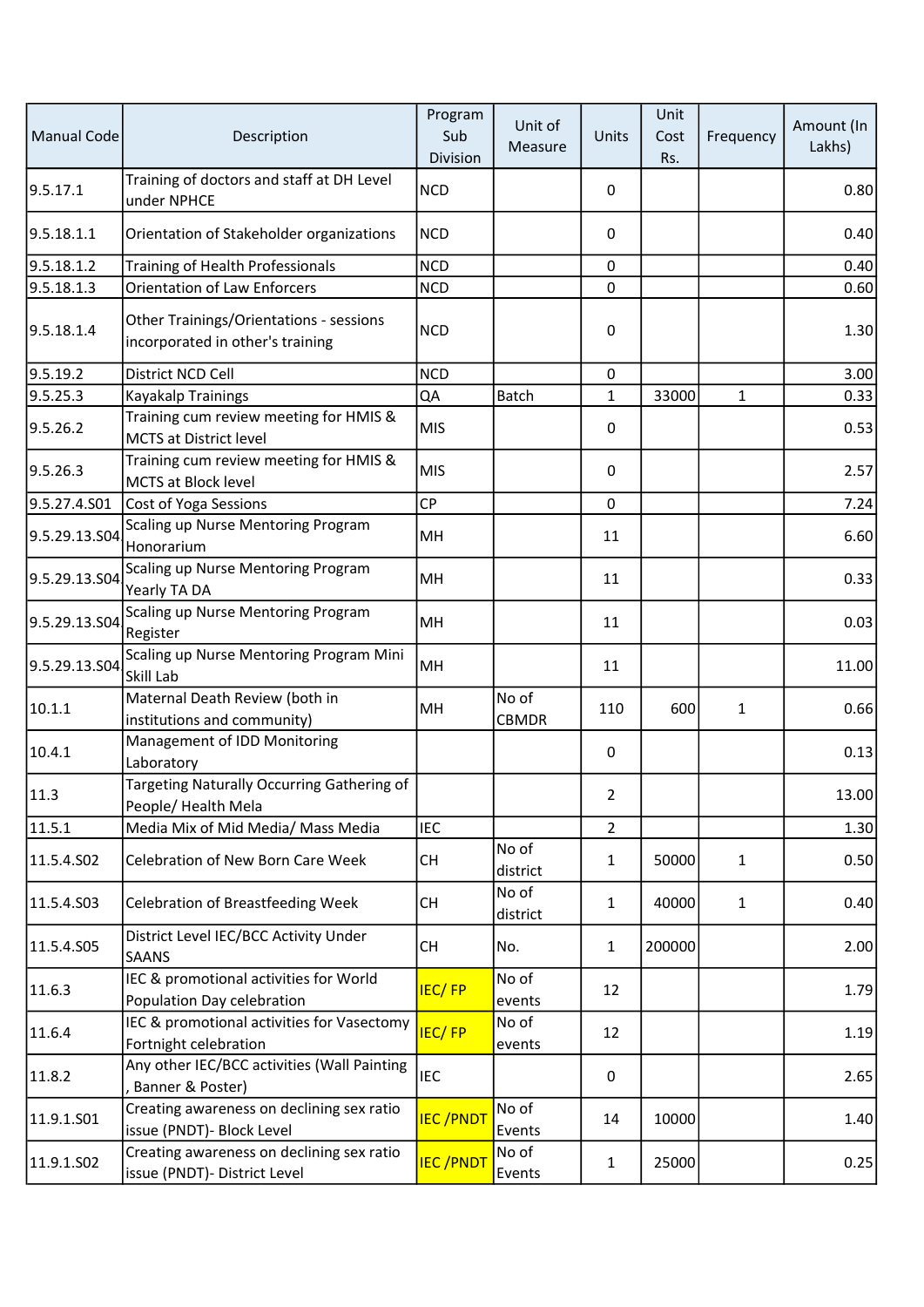| <b>Manual Code</b> | Description                                                                                                                                          | Program<br>Sub<br>Division  | Unit of<br>Measure | Units          | Unit<br>Cost<br>Rs. | Frequency    | Amount (In<br>Lakhs) |
|--------------------|------------------------------------------------------------------------------------------------------------------------------------------------------|-----------------------------|--------------------|----------------|---------------------|--------------|----------------------|
| 11.10.1.501        | Donor Refreshment amount                                                                                                                             | <b>BLOOD</b><br>CELL        | No of<br>donation  | 0              | 25                  | 1            | 0.19                 |
| 11.10.1.S02        | <b>Blood donation Camp</b>                                                                                                                           | <b>BLOOD</b><br><b>CELL</b> | No of camp         | 0              | 2500                | $\mathbf{1}$ | 0.30                 |
| 11.10.1.503        | Travel & Communication Expenses for BB<br><b>Counselors PRO BCTV</b>                                                                                 | <b>BLOOD</b><br><b>CELL</b> |                    | 0              |                     |              | 0.18                 |
| 11.11.1            | <b>IEC for NPPCD</b>                                                                                                                                 | <b>IEC</b>                  |                    | 0              |                     |              | 0.50                 |
| 11.14.1            | Health Education & Publicity for NIDDCP                                                                                                              | <b>IEC</b>                  |                    | 0              |                     |              | 0.26                 |
| 11.15.1            | IEC/BCC for Malaria                                                                                                                                  | <b>IEC</b>                  |                    | $\mathbf 0$    |                     |              | 0.35                 |
| 11.15.2            | IEC/BCC for Social mobilization (Dengue<br>and Chikungunya)                                                                                          | <b>IEC</b>                  |                    | 0              |                     |              | 0.20                 |
| 11.16.1            | IEC/BCC: Mass media, Outdoor media,<br>Rural media, Advocacy media for NLEP                                                                          | CD                          |                    | 0              |                     |              | 0.98                 |
| 11.17.1            | ACSM (State & district)                                                                                                                              | <b>IEC</b>                  |                    | 0              |                     |              | 11.22                |
| 11.19.1            | Translation of IEC material and distribution IEC                                                                                                     |                             |                    | 0              |                     |              | 0.50                 |
| 11.20.2            | Celebration of days-ie International Day for<br>older persons                                                                                        | <b>IEC</b>                  |                    | 0              |                     |              | 1.00                 |
| 11.21.1            | <b>IEC/SBCC for NTCP</b>                                                                                                                             | <b>IEC</b>                  |                    | $\mathbf 0$    |                     |              | 1.50                 |
| 11.22.2            | IEC/BCC for District NCD Cell                                                                                                                        | <b>IEC</b>                  |                    | $\mathbf 0$    |                     |              | 0.50                 |
| 11.24.1            | IEC activities for Health & Wellness centre<br>(H&WC)                                                                                                | <b>IEC</b>                  |                    | 0              |                     |              | 28.75                |
| 11.24.3.4          | State-level IEC Campaigns/Other IEC<br>Campaigns                                                                                                     | <b>IEC</b>                  |                    | 17             |                     |              | 2.75                 |
| 11.24.4.1          | IEC/BCC under NRCP: Rabies Awareness<br>and DO'S and Don'ts in the event of Animal<br><b>Bites</b>                                                   |                             |                    | 0              |                     |              | 3.67                 |
| 12.1.1             | Printing of MDR formats                                                                                                                              | MH                          |                    | 220            |                     |              | 0.07                 |
| 12.1.2             | Printing of MCP cards, safe motherhood<br>booklets etc.                                                                                              | MH                          | No of cards        | 115130         | 17                  | 1            | 19.57                |
| 12.1.3             | Printing of labor room registers and<br>casesheets/ LaQshya related printing                                                                         | MH                          | No of<br>casesheet | 27000          | 10                  | $\mathbf{1}$ | 2.70                 |
| 12.1.5             | Any other (Printing of CAC Format)                                                                                                                   | FP/CAC                      | No of<br>formats   | 205            |                     |              | 0.31                 |
| 12.2.5             | Printing of compliance cards and reporting<br>formats for National Iron Plus Initiative-for<br>6-59 months age group and for 5-10 years<br>age group | <b>CH</b>                   | No of<br>format    | 269280         | 1                   | 1            | 2.69                 |
| 12.2.6             | Printing of IEC materials and reporting<br>formats etc. for National Deworming Day                                                                   | <b>RKSK</b>                 |                    | $\overline{2}$ |                     |              | 10.08                |
| 12.2.7             | Printing of IEC Materials and monitoring<br>formats for IDCF                                                                                         | <b>CH</b>                   | No of<br>District  | $\mathbf{1}$   | 118000              | $\mathbf{1}$ | 1.18                 |
| 12.2.10            | Printing (SNCU data management)                                                                                                                      | СH                          | No of SNCU         | $\mathbf{1}$   | 100000              | $\mathbf{1}$ | 1.00                 |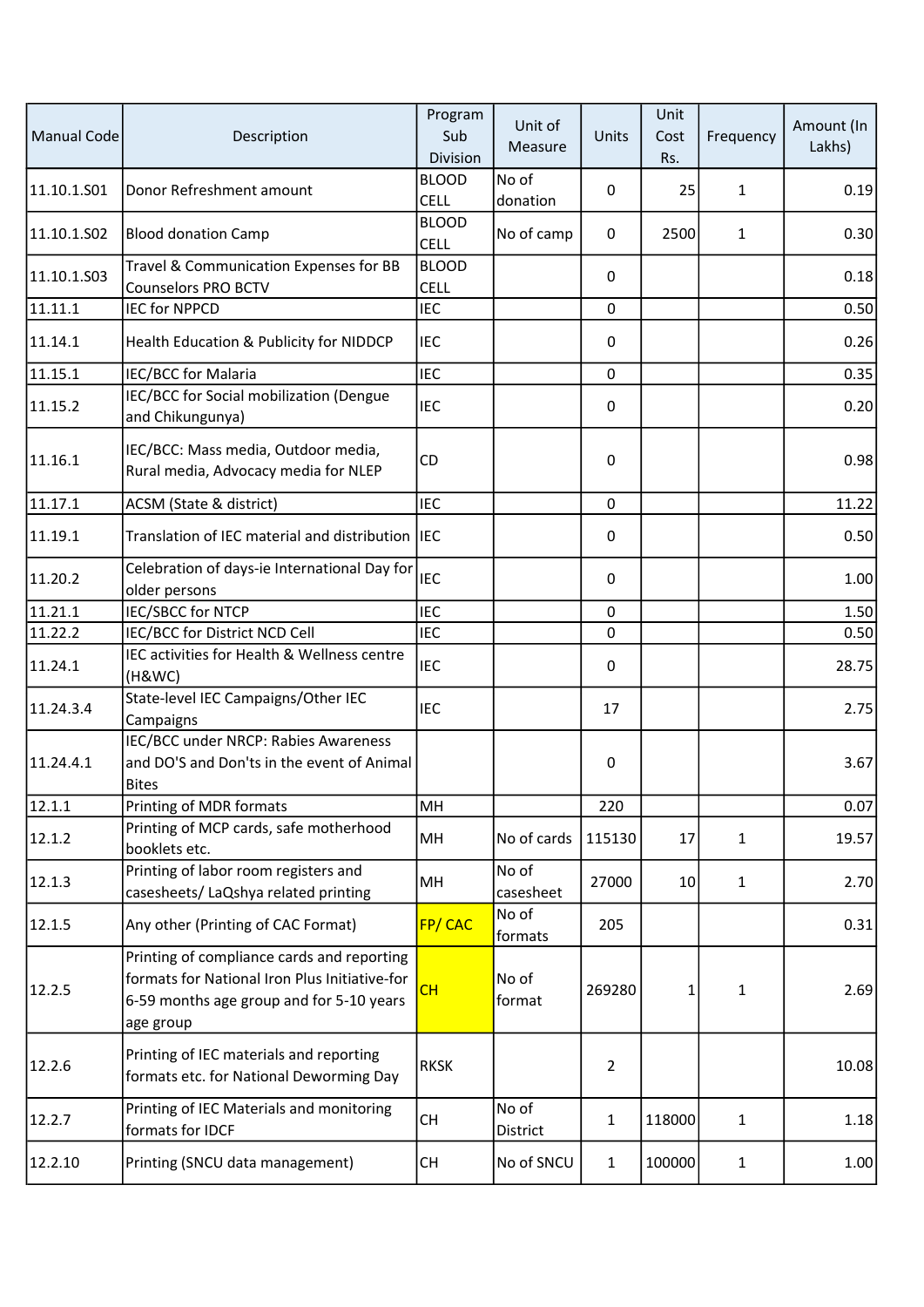| <b>Manual Code</b> | Description                                                                                 | Program<br>Sub<br>Division | Unit of<br>Measure         | Units          | Unit<br>Cost<br>Rs. | Frequency    | Amount (In<br>Lakhs) |
|--------------------|---------------------------------------------------------------------------------------------|----------------------------|----------------------------|----------------|---------------------|--------------|----------------------|
| 12.2.11            | Printing of HBNC referral cards and other<br>formats                                        | <b>CH</b>                  | No. of<br>format           | 646776         | 0.5                 | $\mathbf{1}$ | 3.23                 |
| 12.3.3             | Printing of FP Manuals, Guidelines, etc.                                                    | <b>FP</b>                  | No of<br>formats           | 0              |                     |              | 2.53                 |
| 12.5.4             | Printing of RBSK card and registers                                                         | <b>RBSK</b>                | No of<br>children          | 317770         |                     |              | 7.32                 |
| 12.5.6             | Any other (Printing of Banner and Sticker<br>under RBSK)                                    | <b>RBSK</b>                |                            | 80             |                     |              | 0.09                 |
| 12.7.1             | Printing of ASHA diary                                                                      | <b>CP</b>                  |                            | 3224           |                     |              | 5.64                 |
| 12.7.2             | Printing of ASHA Modules and formats                                                        | СP                         |                            | 0              |                     |              | 0.90                 |
| 12.7.3             | Printing of CBAC format                                                                     | <b>CP</b>                  |                            | $\mathbf 0$    |                     |              | 26.02                |
|                    | Printing of cards for screening of children                                                 | <b>BLOOD</b>               |                            |                |                     |              |                      |
| 12.8.1             | for hemoglobinopathies                                                                      | <b>CELL</b>                |                            | 0              |                     |              | 0.25                 |
| 12.9.1             | Printing of HMIS Formats                                                                    | <b>MIS</b>                 |                            | 0              |                     |              | 0.73                 |
| 12.9.3             | Printing of MCTS follow-up formats/<br>services due list/ work plan                         | <b>MIS</b>                 |                            | 3070           |                     |              | 1.11                 |
| 12.10.1            | Printing and dissemination of<br>Immunization cards, tally sheets,<br>monitoring forms etc. | RI                         | No of<br>Benificiary       | 127454         | 10                  | 1            | 12.75                |
| 12.13.2            | Printing                                                                                    | CD                         |                            | $\mathbf 0$    |                     |              | 4.11                 |
| 12.14.1            | Printing of Challan Books under NTCP                                                        |                            |                            | $\mathbf 0$    |                     |              | 0.21                 |
| 12.17.5.502        | Printing of form P,L, S under IDSP progrm                                                   |                            |                            | 0              |                     |              | 0.60                 |
| 12.17.5.503        | Printing of reporting formats under<br><b>NIDDCP</b>                                        |                            |                            | 0              |                     |              | 0.17                 |
| 13.2.1             | Assessments                                                                                 | QA                         |                            | $\overline{2}$ |                     |              | 0.20                 |
| 14.1.1.3.503       | District Logistic Manager                                                                   | FP                         | No.                        | $\mathbf{1}$   |                     |              | 4.41                 |
| 14.1.1.4           | Annual increment for all the existing<br>positions                                          |                            |                            | 1              |                     |              | 0.21                 |
| 14.2.3.S02         | Implementation of FP-LMIS District-<br><b>Transportation Cost</b>                           | <b>FP</b>                  | Lumpsump                   | $\mathbf{1}$   |                     |              | 0.74                 |
| 14.2.3.S06         | Procurement of Desktops and UPS Printers-<br>District                                       | FP                         | No.                        | $\mathbf{1}$   | 50000               |              | 0.50                 |
| 14.2.4.1           | Alternative vaccine delivery in hard to<br>reach areas                                      | R <sub>l</sub>             | No of AVD                  | 174            | 200                 | $\mathbf{1}$ | 0.35                 |
| 14.2.5             | Alternative Vaccine Delivery in other areas RI                                              |                            | No of AVD                  | 52344          | 90                  |              | 47.11                |
| 14.2.6             | POL for vaccine delivery from State to<br>district and from district to PHC/CHCs            | RI                         | No of<br>Districts         | $\mathbf{1}$   | 200000              | $\mathbf{1}$ | 2.00                 |
| 14.2.7             | Cold chain maintenance                                                                      | RI                         | No of cold<br>chain points | 0              |                     |              | 0.35                 |
| 14.2.12            | Drug transportation charges                                                                 | <b>CD</b>                  |                            | 0              |                     |              | 1.14                 |
| 15.3.2             | Inter-sectoral convergence                                                                  | CD                         |                            | 0              |                     |              | 0.05                 |
| 15.5.3             | Private Provider Incentive                                                                  | CD                         |                            | $\pmb{0}$      |                     |              | 11.33                |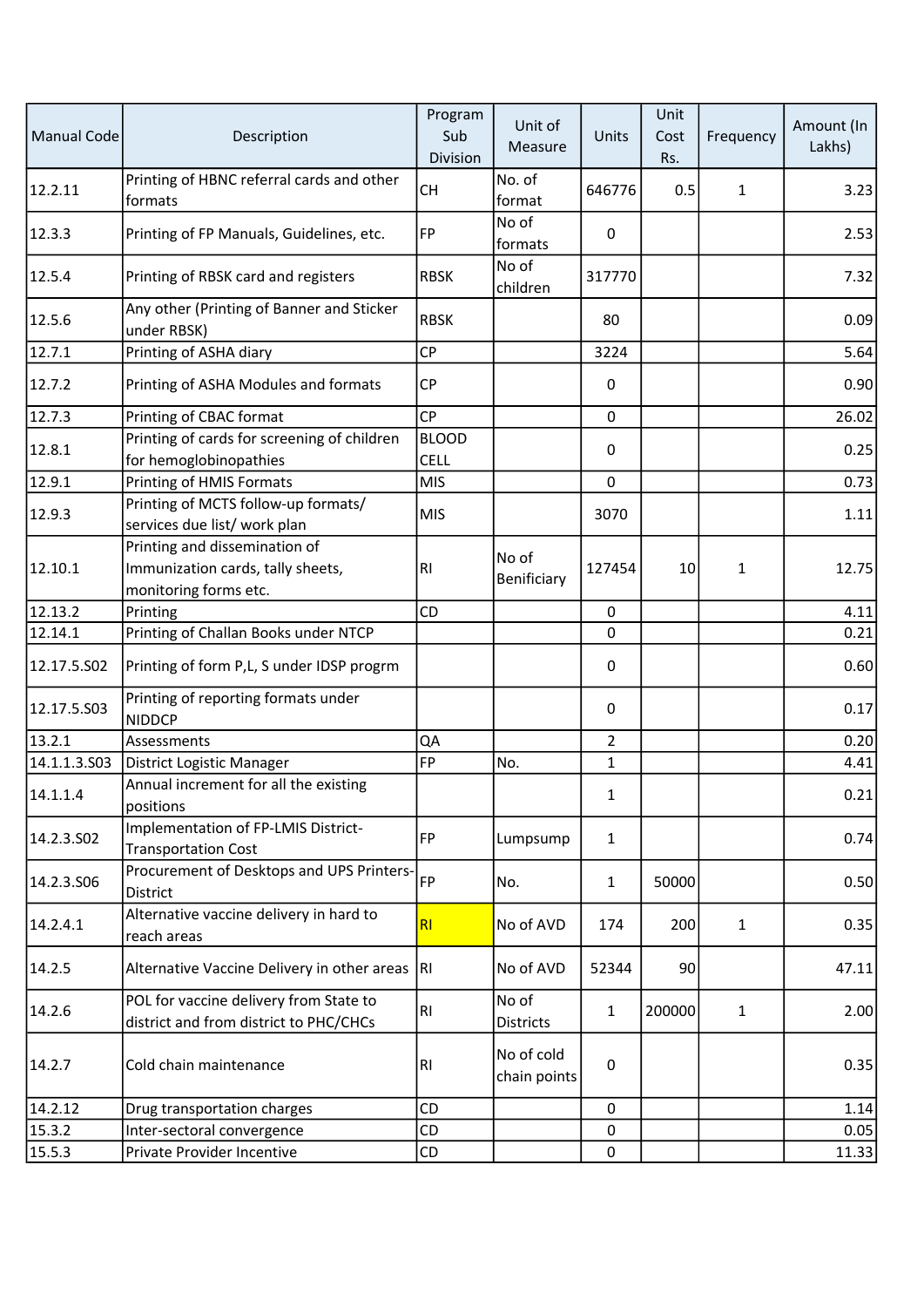| <b>Manual Code</b> | Description                                                                                                      | Program<br>Sub<br>Division | Unit of<br>Measure      | Units          | Unit<br>Cost<br>Rs. | Frequency      | Amount (In<br>Lakhs) |
|--------------------|------------------------------------------------------------------------------------------------------------------|----------------------------|-------------------------|----------------|---------------------|----------------|----------------------|
| 15.6.1             | Reimbursement for cataract operation for<br>NGO and Private Practitioners                                        | <b>NCD</b>                 |                         | 0              |                     |                | 37.88                |
| 15.6.2.1           | Diabetic Retinopathy                                                                                             | <b>NCD</b>                 |                         | 0              |                     |                | 1.34                 |
| 15.6.2.2           | childhood Blindness                                                                                              | <b>NCD</b>                 |                         | $\mathbf 0$    |                     |                | 1.34                 |
| 15.6.2.3           | Glaucoma                                                                                                         | <b>NCD</b>                 |                         | $\mathbf 0$    |                     |                | 1.32                 |
| 15.6.2.4           | Keratoplastiy                                                                                                    | <b>NCD</b>                 |                         | 0              |                     |                | 1.50                 |
| 15.6.2.5           | Vitreoretinal Surgery                                                                                            | <b>NCD</b>                 |                         | $\mathbf 0$    |                     |                | 2.00                 |
| 16.1.1.1.1         | State - Health Action Plan                                                                                       | PM                         | No of<br><b>Booklet</b> | 33             | 300                 | $\mathbf{1}$   | 0.10                 |
| 16.1.1.4           | Prepare detailed operational plan for RBSK<br>across districts (including cost of plan)                          | <b>RBSK</b>                | No of<br><b>Blocks</b>  | 11             | 500                 | $\mathbf{1}$   | 0.06                 |
| 16.1.1.6           | To develop micro plan at sub-centre level                                                                        | R1                         | No                      | 350            | 100                 | $\mathbf{1}$   | 0.35                 |
| 16.1.1.7           | For consolidation of micro plans at block<br>level                                                               | R <sub>l</sub>             | No                      | 24             | 1000                | $\mathbf{1}$   | 0.24                 |
| 16.1.2.1.6         | Review meetings/ workshops under RKSK                                                                            | <b>RKSK</b>                |                         | $\overline{2}$ |                     |                | 0.16                 |
| 16.1.2.1.7         | RBSK Convergence/Monitoring meetings                                                                             | <b>RBSK</b>                | No of<br>Meetings       | 3              | 500                 | $\overline{3}$ | 0.17                 |
| 16.1.2.1.14        | Quarterly review meetings exclusive for RI<br>at district level with Block MOs, CDPO, and<br>other stake holders | R <sub>l</sub>             | No of<br>participants   | 312            | 100                 | $\mathbf{1}$   | 0.31                 |
| 16.1.2.1.15        | Quarterly review meetings exclusive for RI<br>at block level                                                     | RI                         | No of<br>participants   | 4830           | 75                  | $\mathbf{1}$   | 3.62                 |
| 16.1.2.1.16        | <b>IDSP Meetings</b>                                                                                             |                            |                         | $\mathbf 0$    |                     |                | 0.04                 |
| 16.1.2.1.22        | Monthly meeting with the hospital staff                                                                          |                            |                         | 0              |                     |                | 0.48                 |
|                    | 16.1.2.1.28.SC District Level MDR Review Meeting                                                                 | MH                         | No of<br>meetings       | 6              | 3000                | $\mathbf{1}$   | 0.18                 |
| 16.1.2.2.3         | State/ District Quality Assurance Unit<br>(Monitoring & Supervision)                                             | QA                         | Vehicle                 | $\mathbf{1}$   |                     |                | 3.60                 |
| 16.1.2.2.5         | Monitoring, Evaluation & Supervision<br>(Malaria)                                                                |                            |                         | 0              |                     |                | 2.13                 |
| 16.1.2.2.6         | Monitoring/supervision and Rapid<br>response (Dengue and Chikungunya)                                            |                            |                         | 0              |                     |                | 1.98                 |
| 16.1.2.2.12        | District NCD Cell                                                                                                |                            |                         | $\mathbf 0$    |                     |                | 1.13                 |
| 16.1.2.2.13        | <b>Supervision and Monitoring</b>                                                                                |                            |                         | $\mathbf 0$    |                     |                | 4.68                 |
| 16.1.2.2.14        | Monitoring Committee on Section 5                                                                                |                            |                         | 0              |                     |                | 0.03                 |
| 16.1.2.2.16        | Monitoring and Surveillance (review<br>meetings, Travel) under NRCP                                              |                            |                         | 0              |                     |                | 0.50                 |
| 16.1.3.1.1         | Mobility Support for SPMU/State                                                                                  |                            |                         | 0              |                     |                | 0.54                 |
| 16.1.3.1.13        | <b>Vehicle Operation (POL)</b>                                                                                   |                            |                         | 0              |                     |                | 3.51                 |
| 16.1.3.1.14        | Vehicle hiring                                                                                                   |                            |                         | $\pmb{0}$      |                     |                | 2.76                 |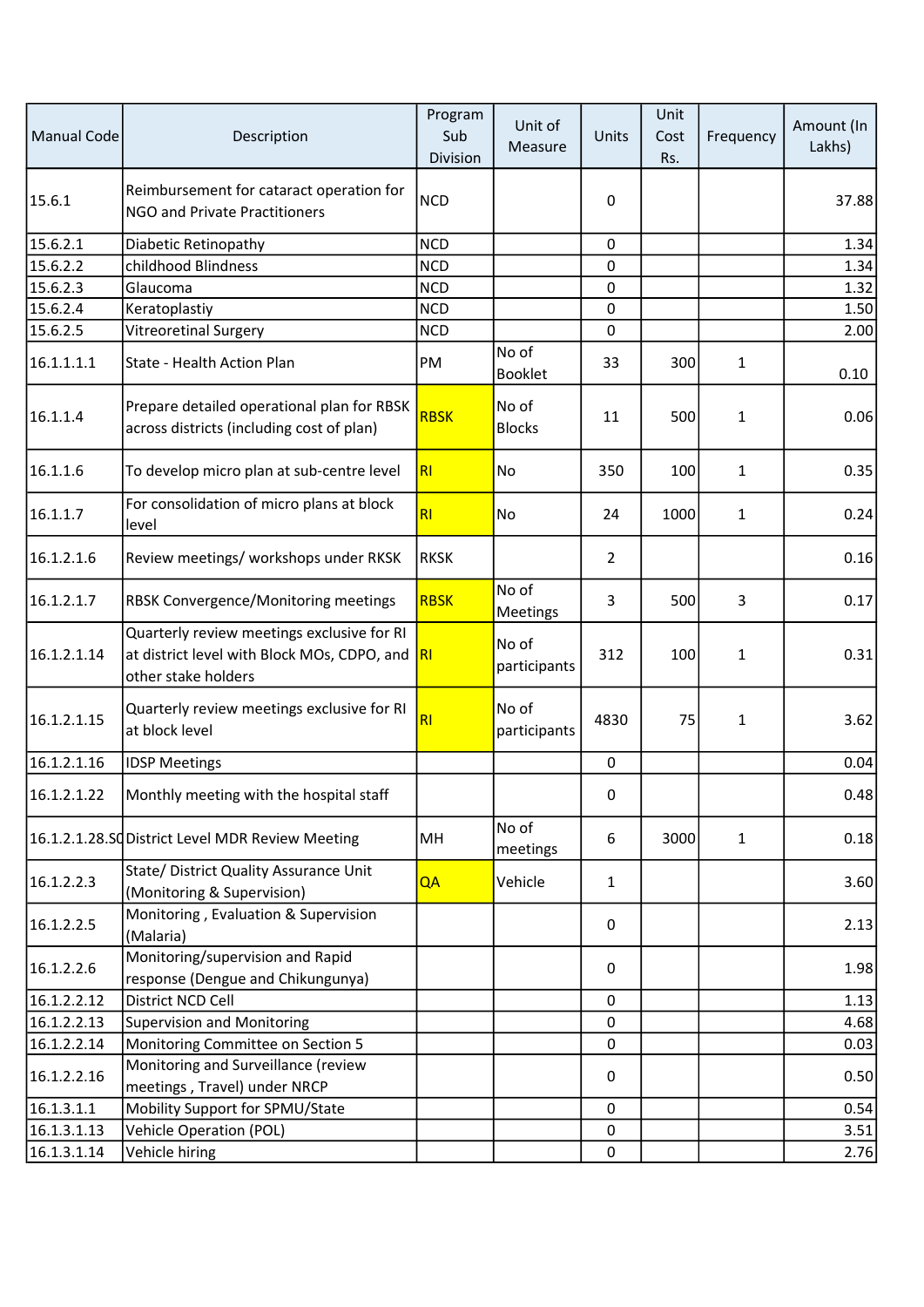| <b>Manual Code</b> | Description                                                                                                                                        | Program<br>Sub<br>Division | Unit of<br>Measure | Units        | Unit<br>Cost<br>Rs. | Frequency | Amount (In<br>Lakhs) |
|--------------------|----------------------------------------------------------------------------------------------------------------------------------------------------|----------------------------|--------------------|--------------|---------------------|-----------|----------------------|
| 16.1.3.1.15        | Tobacco Cessation Centre (TCC): Mobility<br>support                                                                                                |                            |                    | 0            |                     |           | 0.60                 |
| 16.1.3.3.1         | PM activities for World Population Day'<br>celebration (Only mobility cost): funds<br>earmarked for district level activities                      | <b>FP</b>                  | No of<br>events    | $\mathbf{1}$ | 20000               |           | 0.20                 |
| 16.1.3.3.2         | PM activities for Vasectomy Fortnight<br>celebration (Only mobility cost): funds<br>earmarked for district level activities                        | <b>FP</b>                  | No of<br>events    | $\mathbf{1}$ | 5000                |           | 0.05                 |
| 16.1.3.3.3         | Mobility Support for DPMU/District                                                                                                                 |                            |                    | $\mathbf 0$  |                     |           | 7.92                 |
| 16.1.3.3.5         | Mobility Costs for ASHA Resource<br>Centre/ASHA Mentoring Group (Kindly<br>Specify)                                                                |                            |                    | $\mathbf{1}$ |                     |           | 0.10                 |
| 16.1.3.3.7         | Mobility Support for supervision for district<br>level officers.                                                                                   | R <sub>1</sub>             | No                 | 0            |                     |           | 3.00                 |
| 16.1.3.3.8         | MOBILITY: Travel Cost, POL, etc. during<br>outbreak investigations and field visits for<br>monitoring programme activities at DSU on<br>need basis |                            |                    | 0            |                     |           | 3.00                 |
| 16.1.3.3.10        | Travel expenses - Contractual Staff at<br>District level                                                                                           |                            |                    | 0            |                     |           | 0.60                 |
| 16.1.3.3.11        | Mobility Support: District Cell                                                                                                                    |                            |                    | $\mathbf 0$  |                     |           | 1.33                 |
| 16.1.3.3.13        | Miscellaneous/Travel                                                                                                                               |                            |                    | $\mathbf 0$  |                     |           | 0.50                 |
| 16.1.3.3.14        | <b>Enforcement Squads</b>                                                                                                                          |                            |                    | 0            |                     |           | 0.10                 |
| 16.1.3.3.15        | District Tobacco Control Cell (DTCC):<br><b>Mobility Support</b>                                                                                   |                            |                    | 0            |                     |           | 1.56                 |
| 16.1.3.3.16        | District NCD Cell (TA,DA, POL)                                                                                                                     |                            |                    | $\mathbf 0$  |                     |           | 0.66                 |
|                    | 16.1.3.3.17.SQ Mission Parivar Vikas Campaign                                                                                                      | FP                         | No of<br>campaign  | 28           | 1000                |           | 0.28                 |
| 16.1.3.4.1         | PM activities for World Population Day'<br>celebration (Only mobility cost): funds<br>earmarked for block level activities                         | <b>FP</b>                  | No of<br>events    | 11           | 1000                |           | 0.11                 |
| 16.1.3.4.2         | PM activities for Vasectomy Fortnight<br>celebration (Only mobility cost): funds<br>earmarked for block level activities                           | <b>FP</b>                  | No of<br>events    | 11           | 1000                |           | 0.11                 |
| 16.1.3.4.3.S01     | Mobility for Supportive Supervision At<br><b>Block Level-M&amp;E</b>                                                                               | ME                         |                    | 0            |                     |           | 43.56                |
| 16.1.3.4.3.502     | Mobility Support & Commnication cost for<br><b>BCPM</b>                                                                                            | <b>CP</b>                  |                    | 0            |                     |           | 6.73                 |
|                    | 16.1.3.4.5.S01 Communication Cost for HWC Staff                                                                                                    | <b>CP</b>                  |                    | $\mathbf 0$  |                     |           | 4.17                 |
|                    | 16.1.3.5.1.S01 TA/DA of HWC Staff                                                                                                                  | <b>CP</b>                  |                    | 0            |                     |           | 4.17                 |
| 16.1.3.5.1.S02     | Travel expenses for regular staff under<br><b>NLEP</b>                                                                                             | <b>CD</b>                  |                    | 0            |                     |           | 0.40                 |
| 16.1.4.1.1         | JSY Administrative Expenses                                                                                                                        | <b>MH</b>                  |                    | $\pmb{0}$    |                     |           | 14.42                |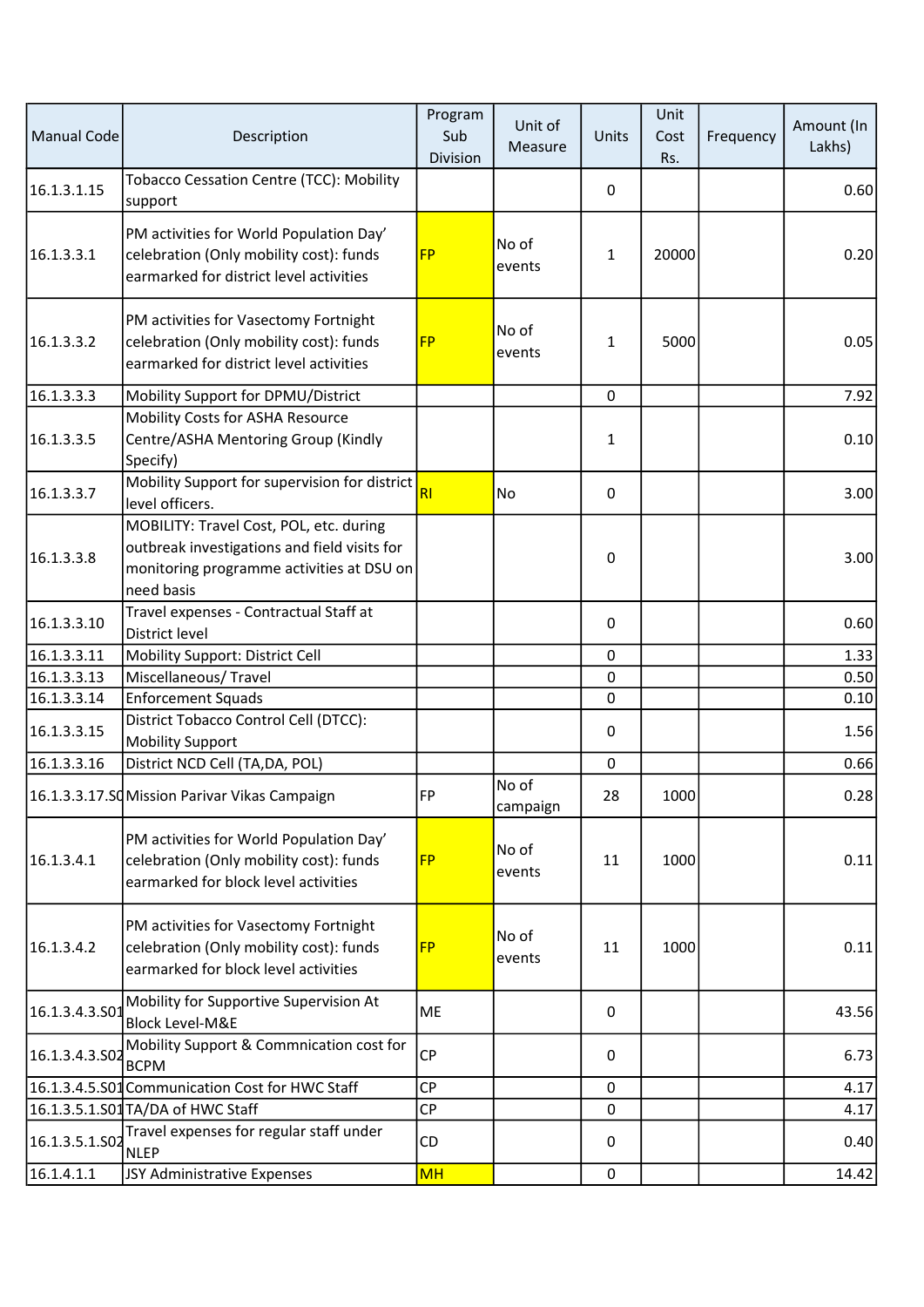| Manual Code    | Description                                                                                                       | Program<br>Sub<br>Division | Unit of<br>Measure    | Units        | Unit<br>Cost<br>Rs. | Frequency    | Amount (In<br>Lakhs) |
|----------------|-------------------------------------------------------------------------------------------------------------------|----------------------------|-----------------------|--------------|---------------------|--------------|----------------------|
| 16.1.4.1.5     | Office expenses on telephone, fax,<br>Broadband Expenses & Other<br>Miscellaneous Expenditures                    |                            |                       | $\pmb{0}$    |                     |              | 0.60                 |
| 16.1.4.1.10    | <b>Office Operation (Miscellaneous)</b>                                                                           |                            |                       | $\mathbf 0$  |                     |              | 4.68                 |
| 16.1.4.1.11    | Tobacco Cessation Centre (TCC): Office<br>Expenses                                                                |                            |                       | 0            |                     |              | 0.50                 |
| 16.1.4.2.1     | District Quality Assurance Unit<br>(Operational cost)                                                             | QA                         |                       | 0            |                     |              | 4.92                 |
| 16.1.4.2.4     | Office operation & Maintenance - District<br>Cell                                                                 |                            |                       | 0            |                     |              | 0.42                 |
| 16.1.4.2.5     | District Cell - Consumables                                                                                       |                            |                       | $\mathbf 0$  |                     |              | 0.42                 |
| 16.1.4.2.6     | Operational expenses of the district centre<br>: rent, telephone expenses, website etc.                           |                            |                       | $\pmb{0}$    |                     |              | 0.10                 |
| 16.1.4.2.8     | District Tobacco Control Cell (DTCC):<br>Misc./Office Expenses                                                    |                            |                       | 0            |                     |              | 4.00                 |
| 16.1.4.2.9     | District NCD Cell (Contingency)                                                                                   |                            |                       | $\mathbf 0$  |                     |              | 1.00                 |
| 16.1.4.3.1     | SNCU Data management (excluding HR)                                                                               | <b>CH</b>                  | No of SNCU            | $\mathbf{1}$ | 60000               | 1            | 0.60                 |
| 16.1.5.2.1     | Minor repairs and AMC of IT/office<br>equipment supplied under IDSP                                               |                            |                       | 0            |                     |              | 0.05                 |
| 16.1.5.3.1     | PM activities under Micronutrient<br><b>Supplementation Programme</b>                                             |                            |                       | $\pmb{0}$    |                     |              | 1.96                 |
| 16.1.5.3.3     | Concurrent Audit system                                                                                           |                            |                       | $\mathbf 0$  |                     |              | 1.20                 |
| 16.1.5.3.11    | <b>District level Coordination Committee</b>                                                                      |                            |                       | 0            |                     |              | 0.02                 |
|                | DPMU Operational Cost (inclusive of Rs.<br>16.1.5.3.16.SQ 10000/ district / month for RBSK DEIC<br>Manager TA DA) |                            |                       | $\mathbf{1}$ |                     |              | 13.11                |
|                | 16.1.5.3.16.SQBPMU Oprational Cost                                                                                |                            |                       | 11           |                     |              | 21.83                |
|                | 16.1.5.3.16.SCOprational Cost for RBSK                                                                            | <b>RBSK</b>                | No of DEIC<br>Manager | 0            | 10000               | 1            | 0.10                 |
|                | 16.1.5.3.16.S1 Operational cost of RBSK-MHT                                                                       | <b>RBSK</b>                | No of teams           | 0            | 1500                | $\mathbf{1}$ | 0.33                 |
| 16.1.5.3.16.51 | Office & Administrative Expence for State<br>& District Rabies Program                                            |                            |                       | 0            |                     |              | 0.08                 |
| 16.1.5.3.16.51 | Office operational cost & other office<br>expences unedr NPCB                                                     | <b>NCD</b>                 |                       | 0            |                     |              | 0.93                 |
|                | Pol & Opex of DG set of Vaccine Storage at<br>16.1.5.3.16.S2 District level & other Cold Chain Point<br>under RI  | RI.                        |                       | $\pmb{0}$    |                     |              | 0.70                 |
| 16.2.1.S02     | Data Entry Operator                                                                                               | FP / PNDT                  | No.                   | $\mathbf{1}$ |                     |              | 2.27                 |
| 16.3.2.S01     | Mobility Support for HMIS & MCTS Block<br>Level                                                                   | <b>MIS</b>                 |                       | 0            |                     |              | 0.40                 |
| 16.3.3.S01     | Operational cost for HMIS & MCTS-AMC                                                                              | <b>MIS</b>                 |                       | 0            |                     |              | 1.10                 |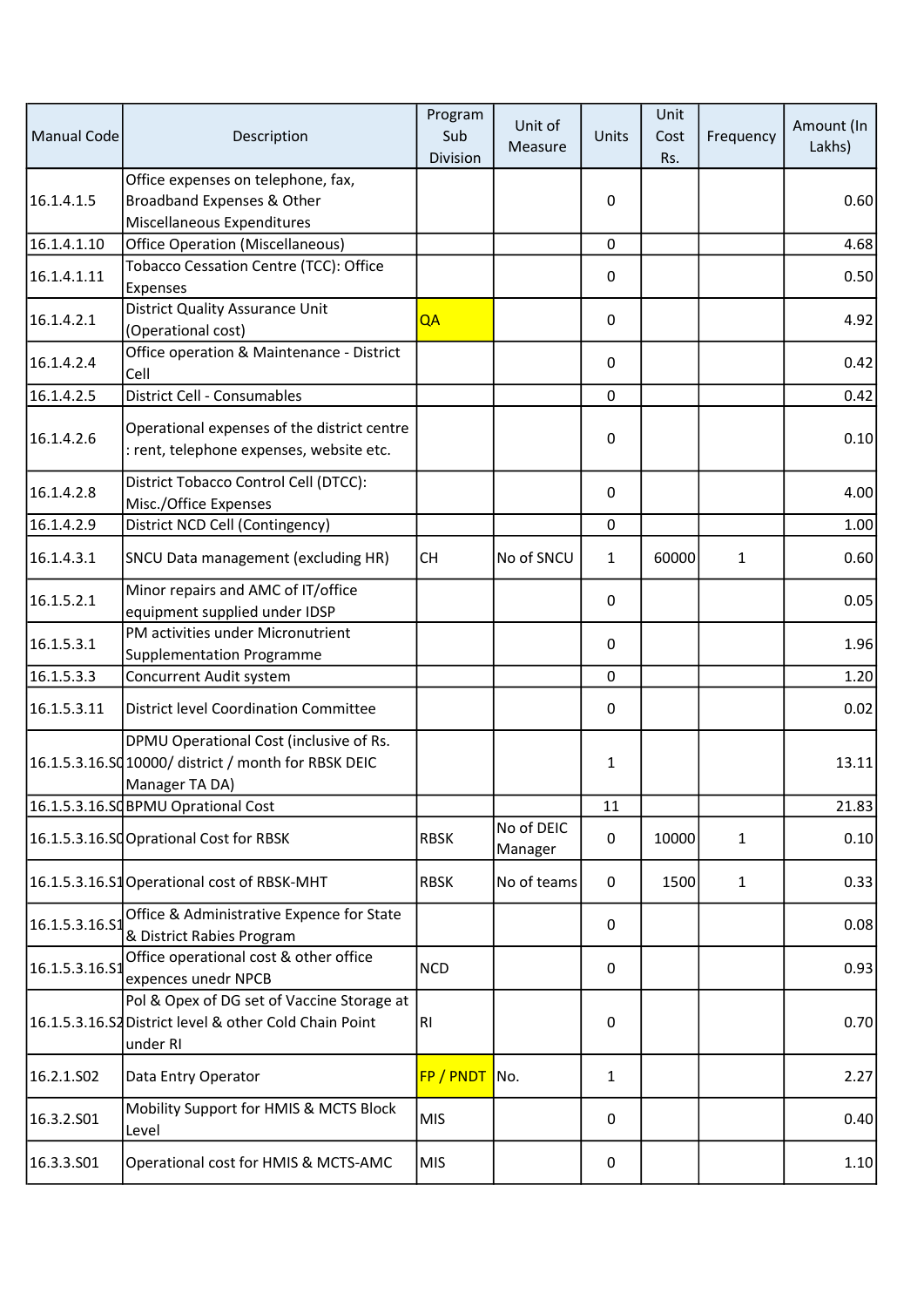| <b>Manual Code</b>           | Description                                                             | Program<br>Sub<br>Division | Unit of<br>Measure      | Units          | Unit<br>Cost<br>Rs. | Frequency    | Amount (In<br>Lakhs) |
|------------------------------|-------------------------------------------------------------------------|----------------------------|-------------------------|----------------|---------------------|--------------|----------------------|
| 16.3.3.S02                   | Operational cost for HMIS & MCTS-Internet MIS                           |                            |                         | 0              |                     |              | 1.68                 |
| 16.3.3.503                   | Operational cost for HMIS & MCTS-Office<br>Expenditure                  | <b>MIS</b>                 |                         | 0              |                     |              | 2.34                 |
| 16.3.3.S04                   | Operational cost for HMIS & MCTS-<br>Recurring Charges for ANMOL Tablet | <b>MIS</b>                 |                         | 409            |                     |              | 14.72                |
| 16.4.1.1.S09                 | Chowkidar Cum Peon-Div PMU                                              | PM                         |                         | 0              |                     |              |                      |
|                              | 16.4.2.1.1.S01 District Programme Manager                               | PM                         |                         | $\mathbf{1}$   |                     |              | 4.12                 |
|                              | 16.4.2.1.1.S02 District Community Process Manager                       | PM                         |                         | $\mathbf{1}$   |                     |              | 5.23                 |
|                              | 16.4.2.1.1.S04 District Accounts Manager                                | PM                         |                         | $\mathbf{1}$   |                     |              | 3.20                 |
|                              | 16.4.2.1.1.S05 District Data Cum Account Assistant                      | PM                         |                         | $\mathbf{1}$   |                     |              | 3.61                 |
|                              | 16.4.2.1.1.S06 DEIC manager                                             | <b>RBSK</b>                |                         | $\mathbf{1}$   |                     |              | 5.27                 |
| 16.4.2.1.1.S09 Support Staff |                                                                         | PM                         |                         | $\mathbf{1}$   |                     |              | 1.76                 |
|                              | 16.4.2.1.2.S02 District Consultant (MH)                                 | MH                         |                         | $\mathbf{1}$   |                     |              | 4.94                 |
|                              | 16.4.2.1.2.S04 District Hospital Quality Manager                        | QA                         |                         | $\overline{2}$ |                     |              | 10.45                |
|                              | 16.4.2.1.2.S05 District Consultant Quality Assurance                    | QA                         |                         | $\mathbf{1}$   |                     |              | 5.29                 |
|                              | 16.4.2.1.7.S01 Accountant District Hospital                             | <b>FD</b>                  |                         | $\overline{2}$ |                     |              | 5.91                 |
|                              | 16.4.2.1.8.S01 Programme cum Admin. Asst.                               | QA                         |                         | $\mathbf{1}$   |                     |              | 1.88                 |
| 16.4.2.1.11.SQQI Mentors     |                                                                         | MH                         |                         | $\mathbf{1}$   |                     |              | 5.80                 |
|                              | 16.4.2.2.2.S01 District Epidemiologist-CD-IDSP                          | CD                         |                         | $\pmb{0}$      |                     |              | 8.75                 |
|                              | 16.4.2.2.2.S02 District Leprosy Consultant-CD-NLEP                      | CD                         |                         | 0              |                     |              | 5.29                 |
|                              | 16.4.2.2.4.S01Sr PMDT-TB HIV Coodinators                                | CD                         |                         | 0              |                     |              | 8.73                 |
|                              | 16.4.2.2.4.S02 PPM Coordinator                                          | CD                         |                         | $\mathbf 0$    |                     |              | 4.27                 |
|                              | 16.4.2.2.4.S03 District Programme Coordinator                           | CD                         |                         | $\mathbf 0$    |                     |              | 5.33                 |
|                              | 16.4.2.2.5.S01 District Data Manager-CD-IDSP                            | CD                         |                         | 0              |                     |              | 3.73                 |
|                              | 16.4.2.2.6.S01 Senior Treatment Supervisor(STS)                         | CD                         |                         | $\pmb{0}$      |                     |              | 82.20                |
|                              | 16.4.2.2.6.S03 Senior TB Lab Supervisor (STLS)                          | CD                         |                         | 0              |                     |              | 37.70                |
|                              | 16.4.2.2.7.S01 Accountant- Full time                                    | CD                         |                         | $\mathbf 0$    |                     |              | 3.65                 |
|                              | 16.4.3.1.1.S01 Block Programme Manager                                  | PM                         |                         | 11             |                     |              | 42.33                |
|                              | 16.4.3.1.1.S02 Block Account Manager                                    |                            |                         | 11             |                     |              | 34.97                |
|                              | 16.4.3.1.1.S03 Block Community Process Manager                          |                            |                         | $\mathbf 0$    |                     |              | 26.65                |
|                              | 16.4.3.1.9.S03 Data Entry Operator-HR                                   |                            |                         | $\overline{2}$ |                     |              | 4.94                 |
|                              | 16.4.3.1.9.S04 Data Entry Operator-MCTS OPR 820 MIS                     | <b>MIS</b>                 |                         | 11             |                     |              | 27.07                |
|                              | 16.4.3.1.9.S05 Data Entry Operator-MIS Outsource                        | <b>MIS</b>                 |                         |                |                     |              | 1.86                 |
|                              | 16.4.3.1.9.S07 Data Entry Operator-RI                                   | R <sub>l</sub>             |                         | $\mathbf 0$    |                     |              | 2.70                 |
|                              | 16.4.3.1.9.S08 Data Entry Operator-RNTCP                                | PM                         |                         | $\mathbf 0$    |                     |              | 6.32                 |
|                              | 16.4.3.1.9.S11 Data Entry Operator-CD-IDSP                              | CD                         |                         | 0              |                     |              | 2.26                 |
|                              | 16.4.3.1.9.S13 Data Entry Operator-NBCP-District                        | <b>NCD</b>                 |                         | $\mathbf 0$    |                     |              | 1.45                 |
|                              | E-rakt kosh- refer to strengthening of                                  | <b>BLOOD</b>               | No of                   |                |                     |              |                      |
| 17.4                         | blood services guidelines                                               | <b>CELL</b>                | Facility                | 0              | 1000                | 12           | 0.12                 |
| 17.8.S05                     | Internet Cost to ASHA & AF at HWC                                       |                            |                         | 0              |                     |              | 7.37                 |
| 18.17                        | Counseling training for Service Provider                                | <b>FP</b>                  | No of<br><b>Batches</b> | $\mathbf{1}$   | 49540               |              | 0.50                 |
| 18.23                        | <b>NBSU &amp; NBCC Register</b>                                         | <b>CH</b>                  | No of<br>register       | 24             | 350                 | $\mathbf{1}$ | 0.08                 |